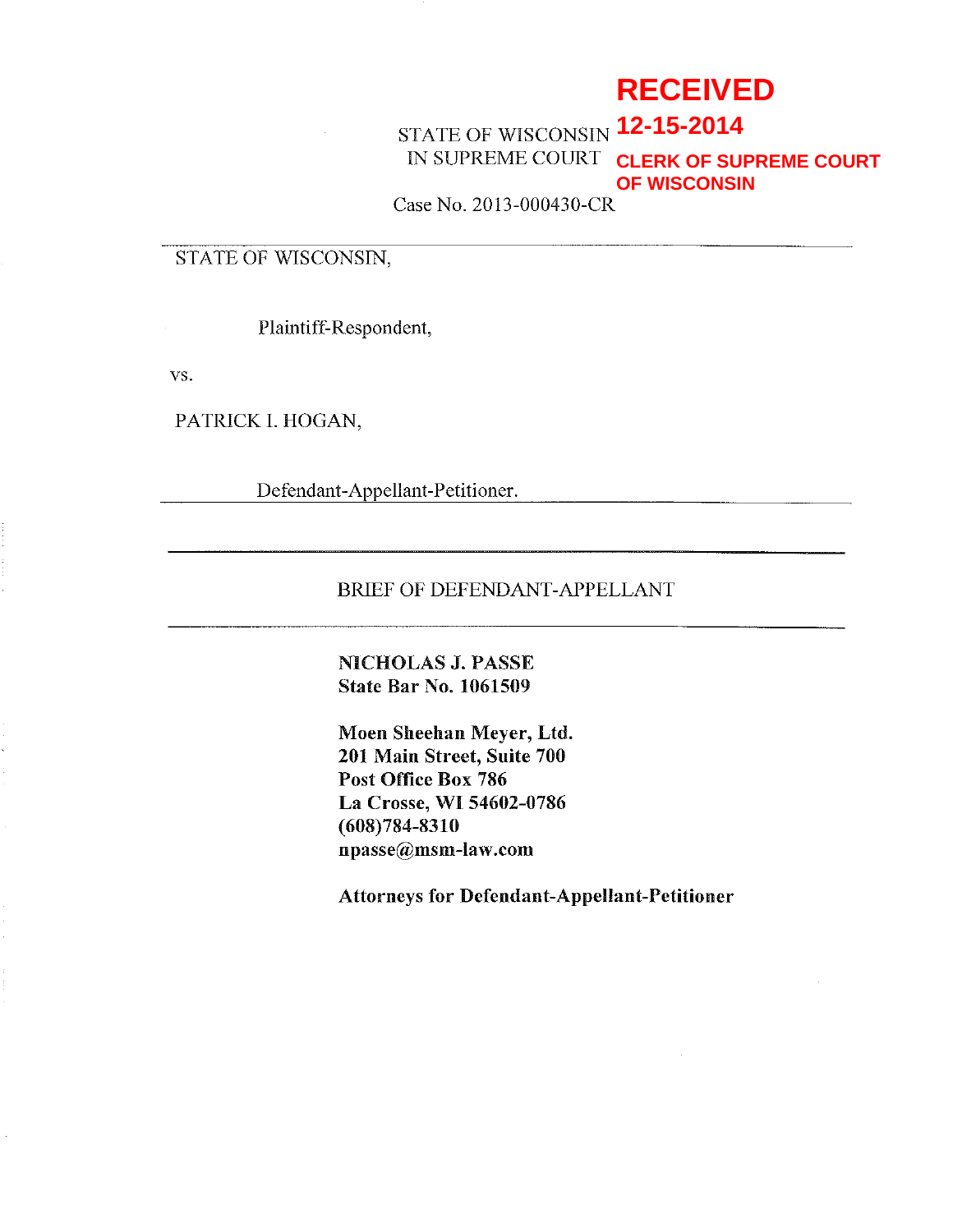## TABLE OF CONTENTS

| II. Notwithstanding the validity of the initial traffic stop, the extension of<br>the stop into an OWI/drug investigation was not supported by reasonable |
|-----------------------------------------------------------------------------------------------------------------------------------------------------------|
| III. Hogan was constructively seized at the time he gave consent to search                                                                                |
| A. Wisconsin's motorist seizure legal analysis: State v. Williams  10                                                                                     |
| B. Differentiating the <i>Williams</i> stop from Hogan's stop  12                                                                                         |
| C. Application of the <i>Williams</i> motorist seizure analysis 13                                                                                        |
| IV. Even if Hogan is not found to have been constructively seized, the<br>violation of Hogan's 4 <sup>th</sup> Amendment rights impermissibly tainted     |
| A. Factor 1: Temporal proximity between official misconduct and                                                                                           |
| B. Factor 2: The presence of intervening circumstances 19                                                                                                 |
| C. Factor 3: The purpose and flagrancy of the official misconduct  20                                                                                     |
|                                                                                                                                                           |
|                                                                                                                                                           |

 $\bar{a}$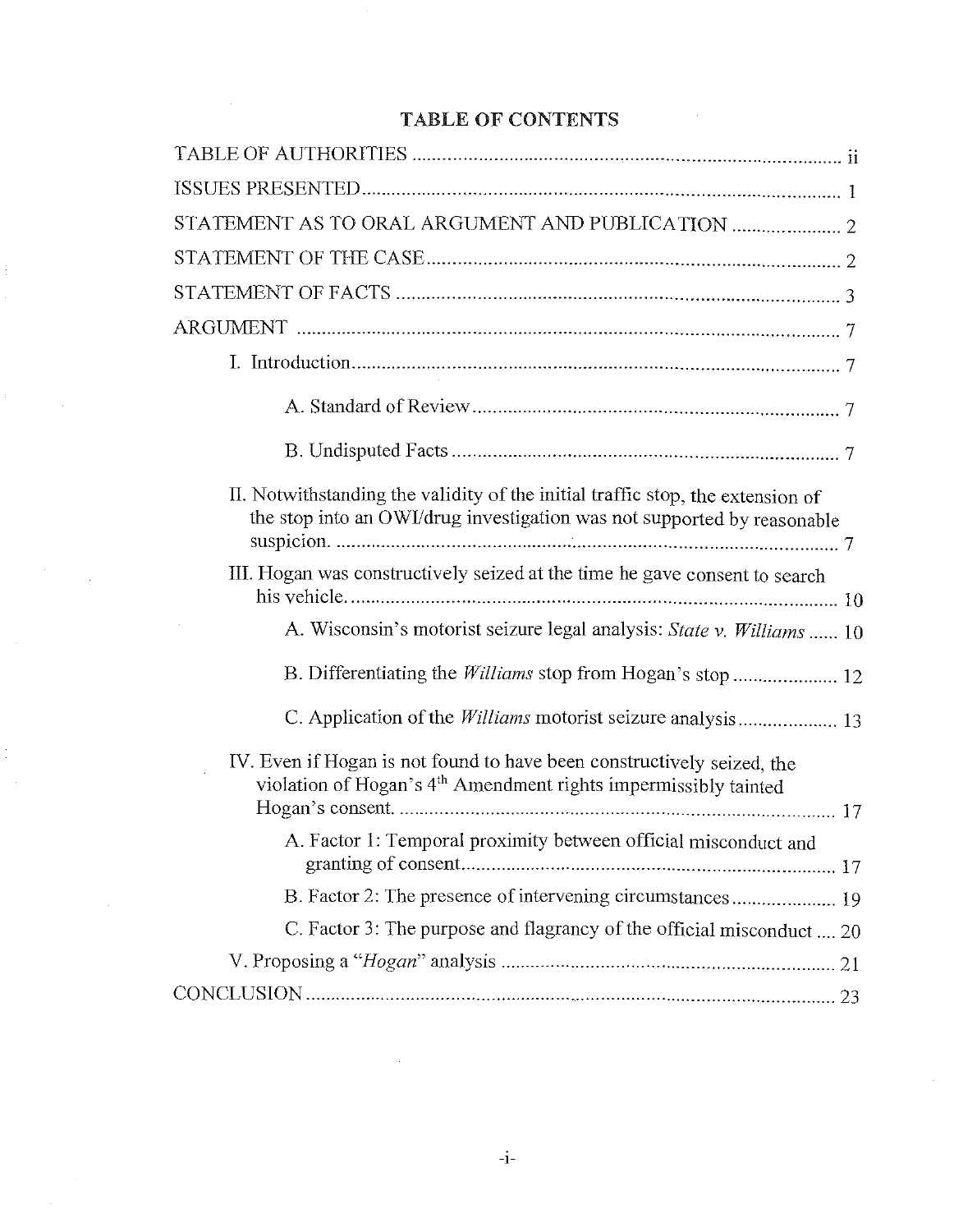## TABLE OF AUTHORITIES

## U.S. SUPREME COURT CASES

|                | INS v. Delgado,               |  |
|----------------|-------------------------------|--|
|                |                               |  |
|                | <b>Katz v. United States,</b> |  |
|                |                               |  |
|                | Mapp v. Ohio,                 |  |
|                |                               |  |
|                | Schenckloth v. Bustamonte,    |  |
|                |                               |  |
| U.S. v. Fazio. |                               |  |
|                |                               |  |
|                | United States v. Mendenhall.  |  |
|                |                               |  |
|                | Wong Sun v. United States,    |  |
|                |                               |  |

## WISCONSIN CASES CITED

| Reiman Associates, Inc. v. R/A Advertising, Inc., |
|---------------------------------------------------|
| State v. Anderson,                                |
| State v. Bermudez,                                |
| State v. <i>Betow</i> ,                           |
| State v. Colstad.                                 |

 $\mathcal{L}^{\pm}$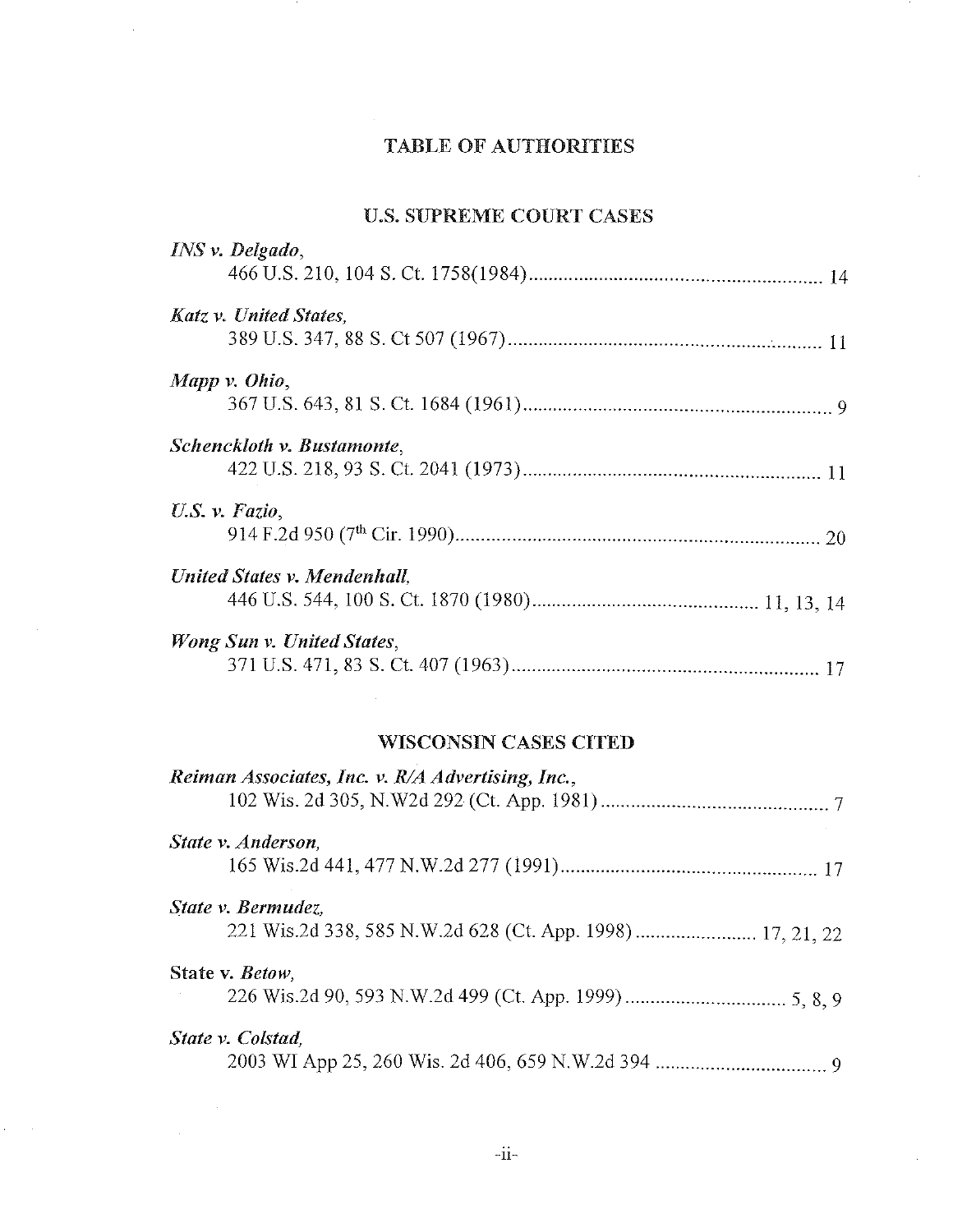| State v. Felix.                                                                               |
|-----------------------------------------------------------------------------------------------|
|                                                                                               |
| State v. Gammons,                                                                             |
| <i>State v. Griffith,</i>                                                                     |
| State v. Hindsley,                                                                            |
| State v. Hogan,<br>2014 WI App , 354 Wis. 2d 622, 848 N.W.2d 903 (2014) 2, 6, 9, 19           |
| State v. Matejka,                                                                             |
| <i>State v. Phillips,</i><br>218 Wis.2d 180, 577 N.W.2d 794 (1998) 1, 6, 7, 11, 17, 21-22, 23 |
| State v. Williams,<br>2002 WI 94, 241 Wis.2d 631, 623 N.W.2d 106  1, 6, 10-15, 18, 19, 21, 23 |

## CONSTITUTIONAL PROVISIONS CITED

 $\sim$ 

 $\bar{z}$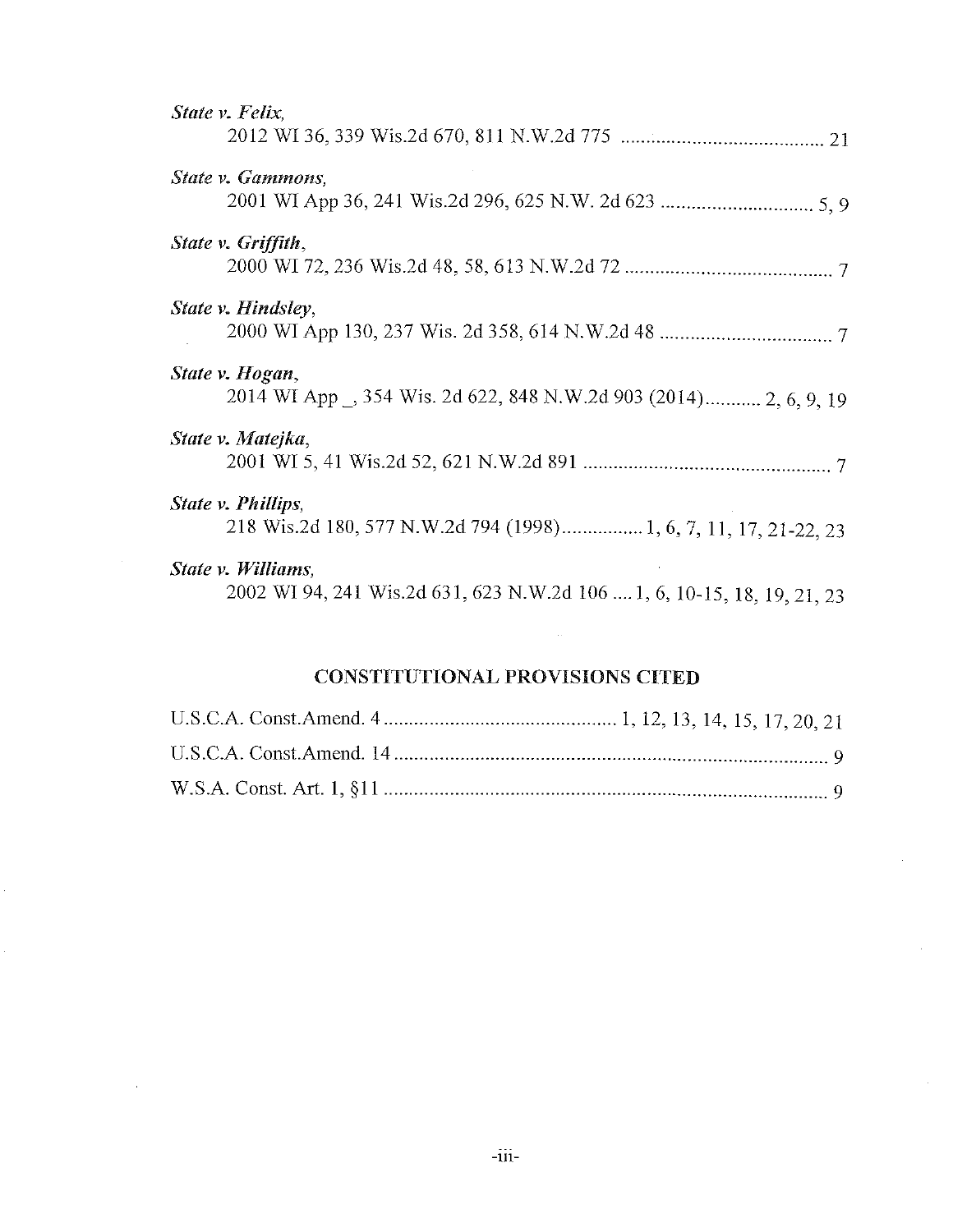#### ISSUES PRESENTED

I. Did Grant County Sheriff's Deputy Andrew Smith have reasonable suspicion to extend Defendant-Appellant-Petitioner Patrick Hogan's traffic stop into a criminal investigation based on Hogan's physical appearance/actions?

The Circuit Court and Court of Appeals: NO.

H. Was Hogan constructively seized at the time he gave Deputy Smith consent to search his truck according to the motorist seizure test in *State v. Williams?* 

The Circuit Court and Court of Appeals: NO.

**III.** Even assuming Hogan was not constructively seized, did Deputy Smith's violation of Hogan's 4<sup>th</sup> Amendment rights impermissibly taint Hogan's consent to search his truck under *State v. Phillips*? The Circuit Court and Court of Appeals: YES.

 $\bar{z}$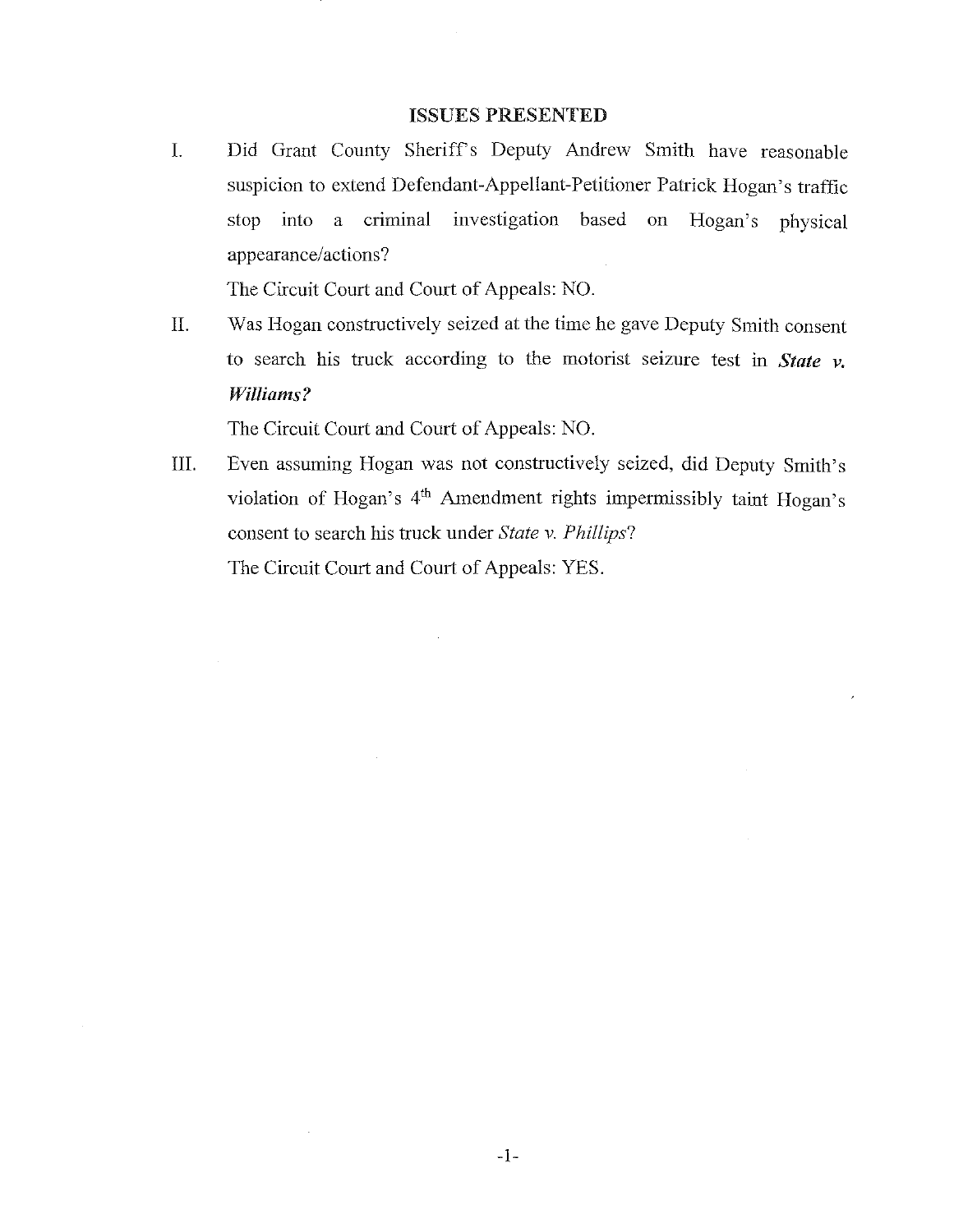## STATEMENT ON ORAL ARGUMENT AND PUBLICATION

In a case important enough to merit this Court's review, oral argument and publication are warranted.

#### STATEMENT OF THE CASE

Defendant-Appellant-Petitioner Patrick Hogan (hereinafter "Hogan") was charged with drug offenses, felon in possession of a firearm and child neglect after a traffic stop by Grant County Sheriffs Deputy Andrew Smith (hereinafter "Smith" or "Deputy Smith") turned into a criminal investigation and a search of Hogan's truck turned up methamphetamine, meth lab components and pistols. Hogan'S trial-level attorney filed two Motions to Suppress the evidence obtained based on the illegality of the extension of the traffic stop. (R 5, D-App. 2-3; R 7, D-App. 4-5) That attorney also filed a Motion to Dismiss based on an argument about spoliation of evidence; Hogan did not appeal the denial of the spoliation motion. (R 6) After a motion hearing and additional briefing on the Motions to Suppress, the trial court found fhat that Deputy Smith did not have reasonable suspicion to extend the valid traffic stop into a criminal investigation but ruled that the evidence obtained in the search of Hogan's truck should not be suppressed because Smith had let Hogan go from the illegal detention, calling the 16 second break between when Deputy Smith released Hogan and then re-approached him "a complete disjoinder." (R 14, D-App. 000090-91, R 22:4, D-App. 000080-82) Hogan entered a plea deal resolving the charges against him and appealed the judgment of conviction on the grounds that the trial court judge erred in refusing to grant the motion to suppress.

The Court of Appeals affinned the conviction in an unpublished opinion. *State v. Hogan,* 2014 WI App \_,354 Wis. 2d 622, 848 N.W.2d 903 (Ct. App. 2014), D-App. 000093.

-2-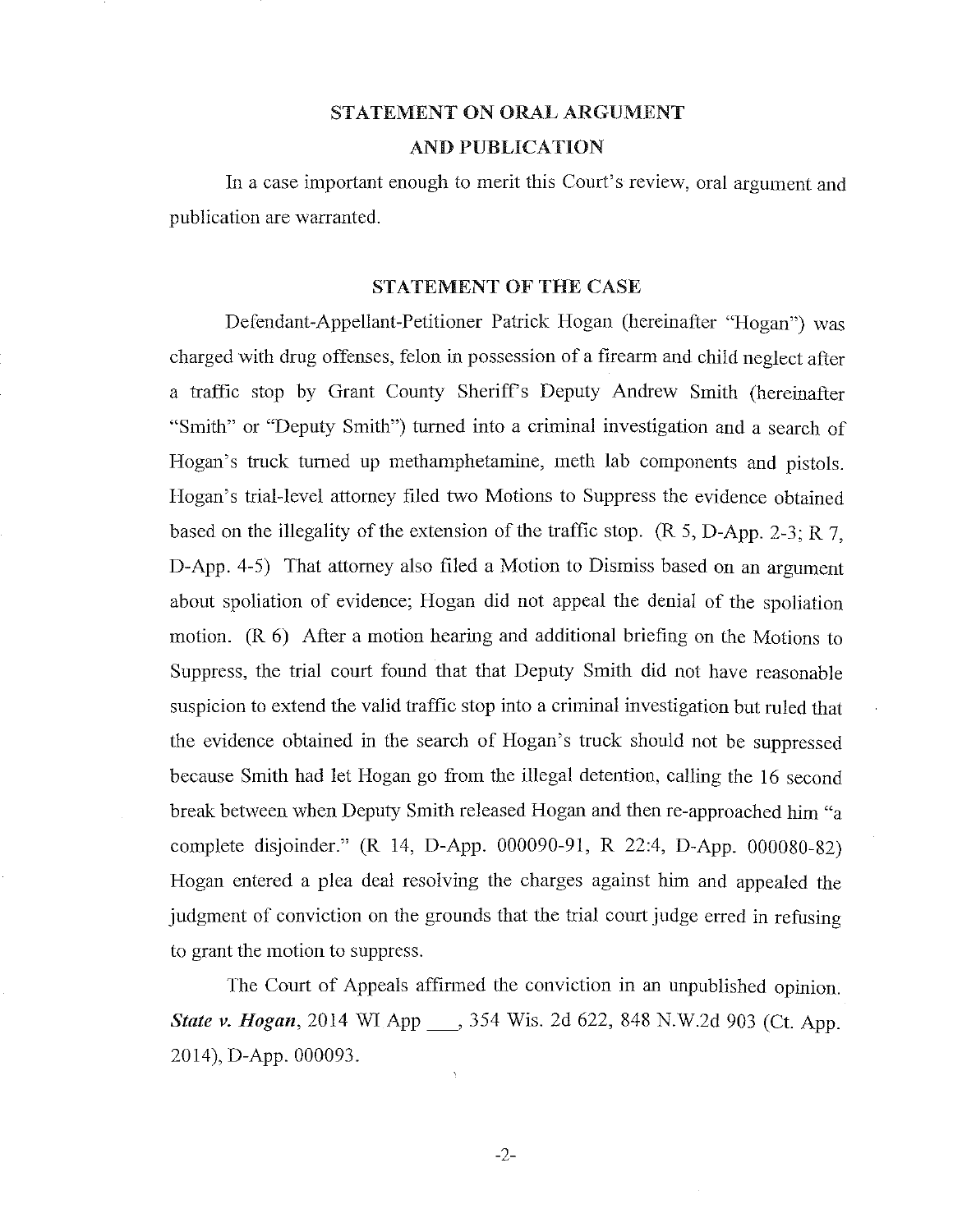#### STATEMENT OF FACTS

#### A. The Stop

On May 12, 2012, Defendant-Appellant-Petitioner Hogan was driving his pickup truck in the City of Boscobel, Grant County, Wisconsin. (R 21 :2; *D-App.*  000007) It was a bright, sunny day. (R 22:2; R 8, D-App. 000092) At approximately 6:10 p.m., Deputy Smith observed Hogan and his passenger wife not wearing their seatbelts and pulled them over for that reason. (R 21:2, 10-11, D-App. 000008, 000016-17) A squad car video shows the stop and investigation from the front of Deputy Smith's squad car. (R 8, D-App. 000092)

Hogan's truck passed in front of Deputy Smith's squad car at approximately 00:30 in the video. *Id.* Deputy Smith activates his emergency lights and Hogan's truck pulls over immediately. *Id.* Deputy Smith approaches Hogan's truck, announces he pulled over the truck for seatbelt violations, obtains Hogan's registration and license and returns to his squad car at approximately video time *2:15. Id.* Deputy Smith "felt that there was something going on", so he walked back to his squad car and called for assistance from the Boscobel Police Department. (R 21:4, D-App. 000010). At approximately the 5:00 minute mark of the video, the other officer, Boscobel Police Officer Dregne, arrives as backup. (R 8; D-App. 000092) The two talk about rumors that Hogan is a "meth cook", lack of local civilian respect for law enforcement, observations of the truck, Hogan and his wife, how soon a drug dog Deputy Smith had asked for might arrive and how smart Hogan might be about giving consent if they asked for it. This discussion lasts a bit over 9 minutes, from roughly 5:00-14:15 of the video. *Id.*  Smith asks Hogan to step out of the truck, explains the seatbelt citation and asks him to do field sobriety tests. The two begin the SFST process at approximately 16:45 in the video and finish around 24:38.

At 24:38-24:44 of the video Deputy Smith says Hogan is free to go, tells him to take care of his windshield and to buckle up, and asks Hogan if Hogan has any questions. (R 8, D-App. 000092) Hogan walks back to his truck and Officer

-3-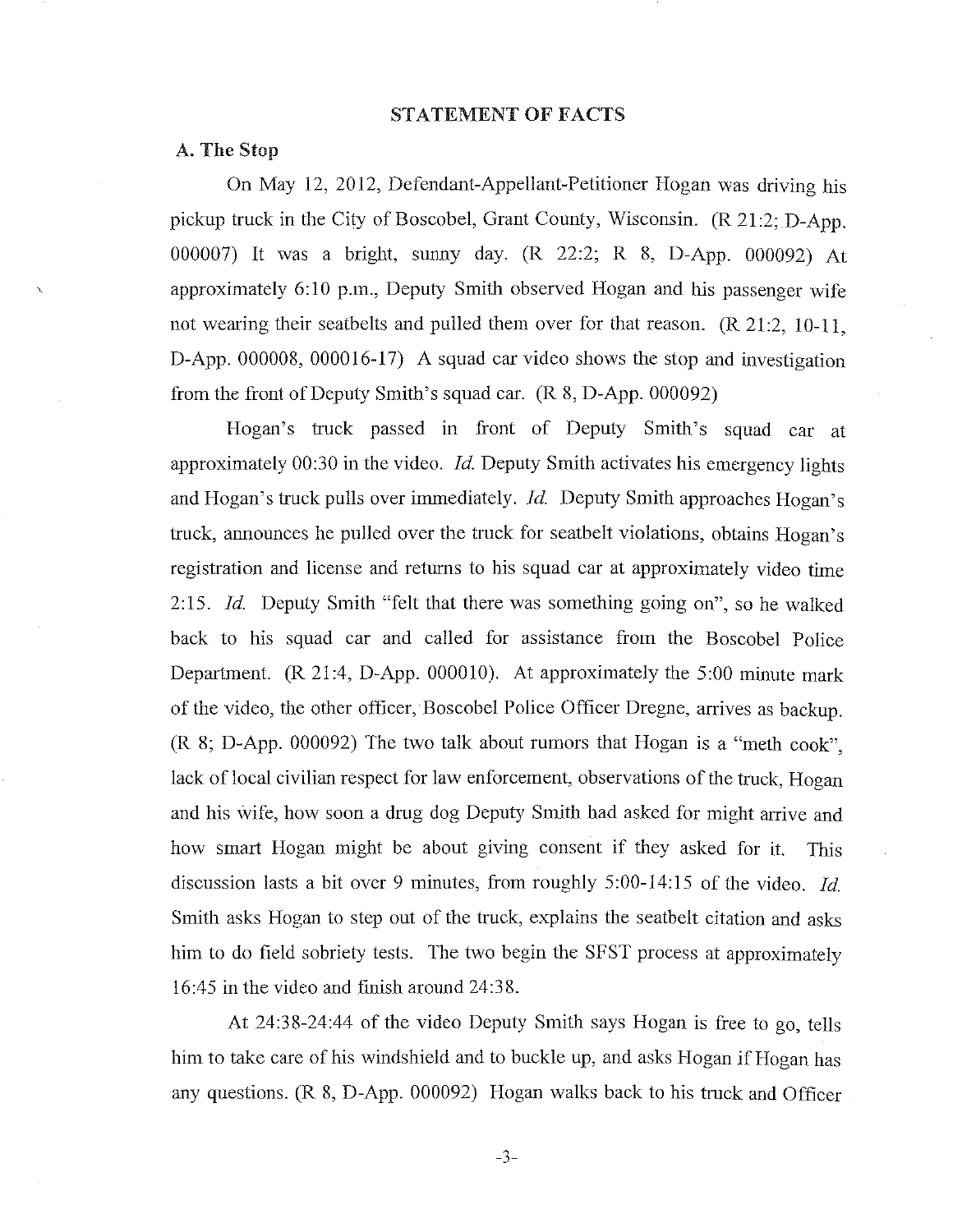Dregne and Deputy Smith meet at the driver's door area of Smith's squad car. Hogan shuts the truck door behind him at 24:57, just as Deputy Smith begins walking back toward Hogan's truck. *Id.* At 25:00, Smith says "Hey Sir, can I talk to you again?" *Id.* Smith asks for consent to search the truck and Hogan gives permission. *Id.* Smith searches Hogan until approximately 27:20 and then starts searching the truck. *Id.* He finds two pistols, methamphetamine and components for manufacturing methamphetamine in the truck. *Id.* Deputy Smith's squad car emergency lights remained lit throughout the stop. (R 21:14; D-App. 20)

#### B. Motions to Suppress

Hogan was charged with Possession of Methamphetamine, Manufacturing Methamphetamine, Felon in Possession of a Firearm and Child Neglect. (R 2). Hogan filed two Motions to Suppress alleging Deputy Smith lacked reasonable suspicion to extend the traffic stop into a criminal investigation and therefore all evidence obtained after said extension should be suppressed. (R 5, D-App. 000002-3; R 7, D-App. 000004-5)

At the motion hearing, Deputy Smith testified that when he stopped Hogan for a seatbelt violation, Hogan appeared nervous, shaking, and restricted pupils. (R 21: 2-3, D-App. 000007-8) Smith said that in his experience, restricted pupils are a sign of drug use. (R 21:3, D-App. 000008) On cross, Smith admitted Hogan's driving was not erratic and showed no signs of impairment; that Hogan pulled over right away when Smith activated his lights; that Smith never noticed any odor of intoxicants or drugs; that Smith never observed open intoxicants in the vehicle; that he did not observe any drugs or drug paraphernalia in the truck; and that Hogan did not have slurred speech, or problems balancing.  $(R\ 21:10-11, D-$ App. 000016-17) Smith further admitted he was not a drug recognition expert, that it was a sunny day, and that the sun could have accounted for Hogan's pupils being restricted to what Smith estimated was 3 mm. (R 21:11-12, D-App. 000017- 18) Smith confirmed his emergency lights were activated throughout the stop. (R 21:12-14, D-App. 000018-19) Smith confirmed he did not observe any clues of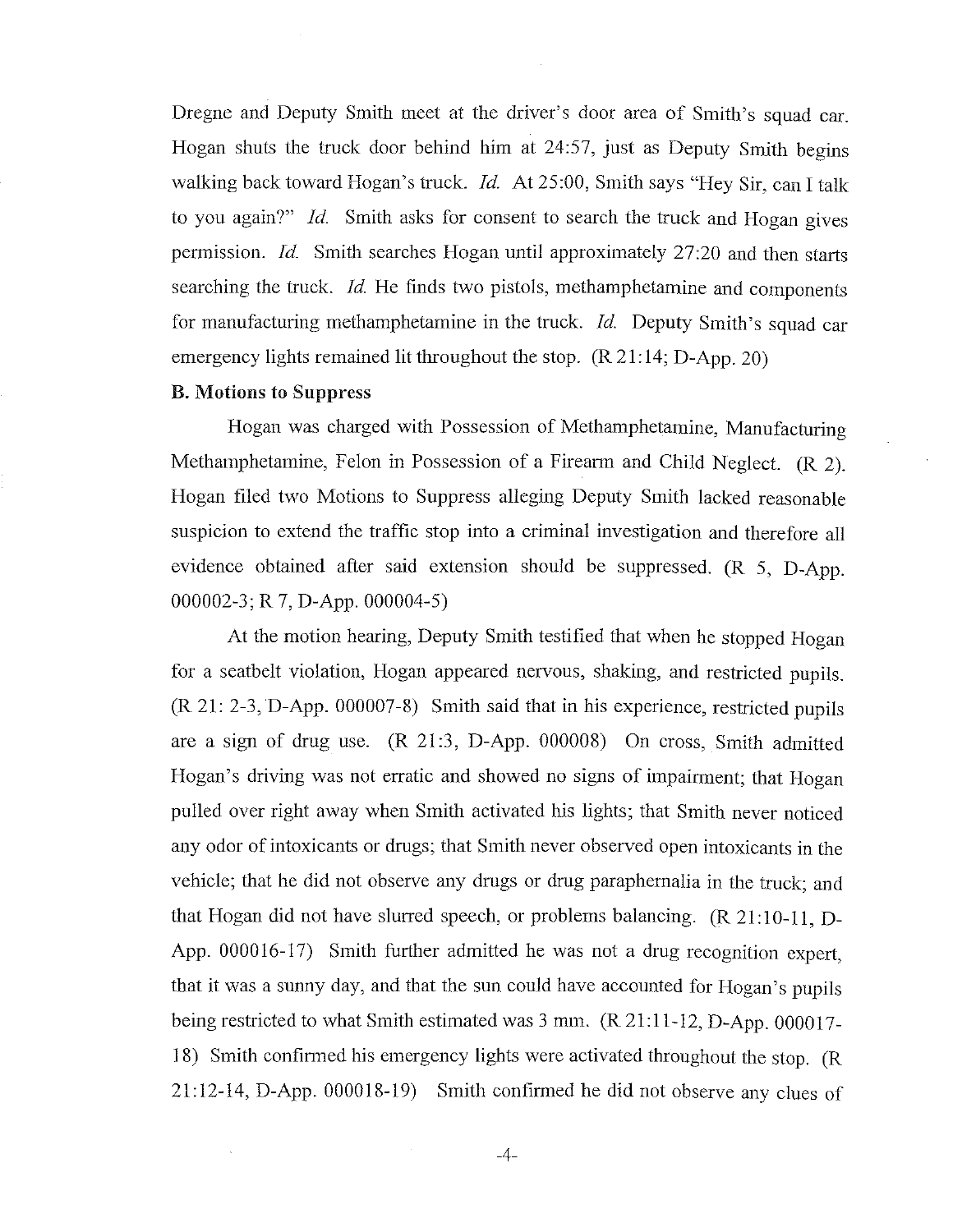intoxication on the SFSTs. (R 21:13, D-App. 000019) On redirect, Smith could not remember if he had received training about the significance of pupil size in the training for how to administer field sobriety tests. (R 21:22-23, D-App. 000028- 29)

### C. Circuit Court Ruling on Motions

After allowing some time for additional briefing by the parties, Grant County Circuit Court Judge Day issued an opinion denying the Motions. (R 22, D-App. 000078-89) First, Judge Day found Deputy Smith's statements about Hogan's pupil size to be unconvincing and insignificant in establishing reasonable suspicion to extend the traffic stop into an OWI investigation. (R 22:2-3, D-App. 000079-80) Deputy Smith thought Hogan's pupils looked small but it was a sunny day, there was some distance between Deputy Smith and Hogan, Deputy Smith seemed somewhat unsure in his testimony about what pupil constriction meant except he thought it was connected with cocaine and possibly other drug use, Deputy Smith conceded he was not a drug recognition expert, and Deputy Smith's delivery of his testimony was unconvincing to Judge Day. *Id.* This left only Deputy Smith's observation that Hogan appeared nervous to justify extending the traffic stop into an OWl investigation. Citing the cases *State v. Betow, 226*  Wis.2d 90, 593 N.W.2d 499 (Ct. App. 1999) and *State v. Gammons,* 2001 Wl App 36, 241 Wis.2d 296,625 N.W. 2d 623 (Ct. App. 2001), Judge Day held that Deputy Smith did not have enough to extend the traffic stop into the OWl investigation. (R 22:3, D-App. 000081)

Judge Day, citing the approximately 16 second gap between the release of Hogan and when Deputy Smith re-approaches Hogan to seek consent for a search of the vehicle as "a complete disjoinder as between Deputy Smith and Mr. Hogan." (R 22:4-5, D-App. 000082-83) Judge Day weighed the time between the end of illegal stop and when Deputy Smith asked for a consent search, the fact that consent was sought in a wide-open, outdoor environment, the fact that Deputy Smith was privileged to have stopped Hogan for the initial traffic stop, Deputy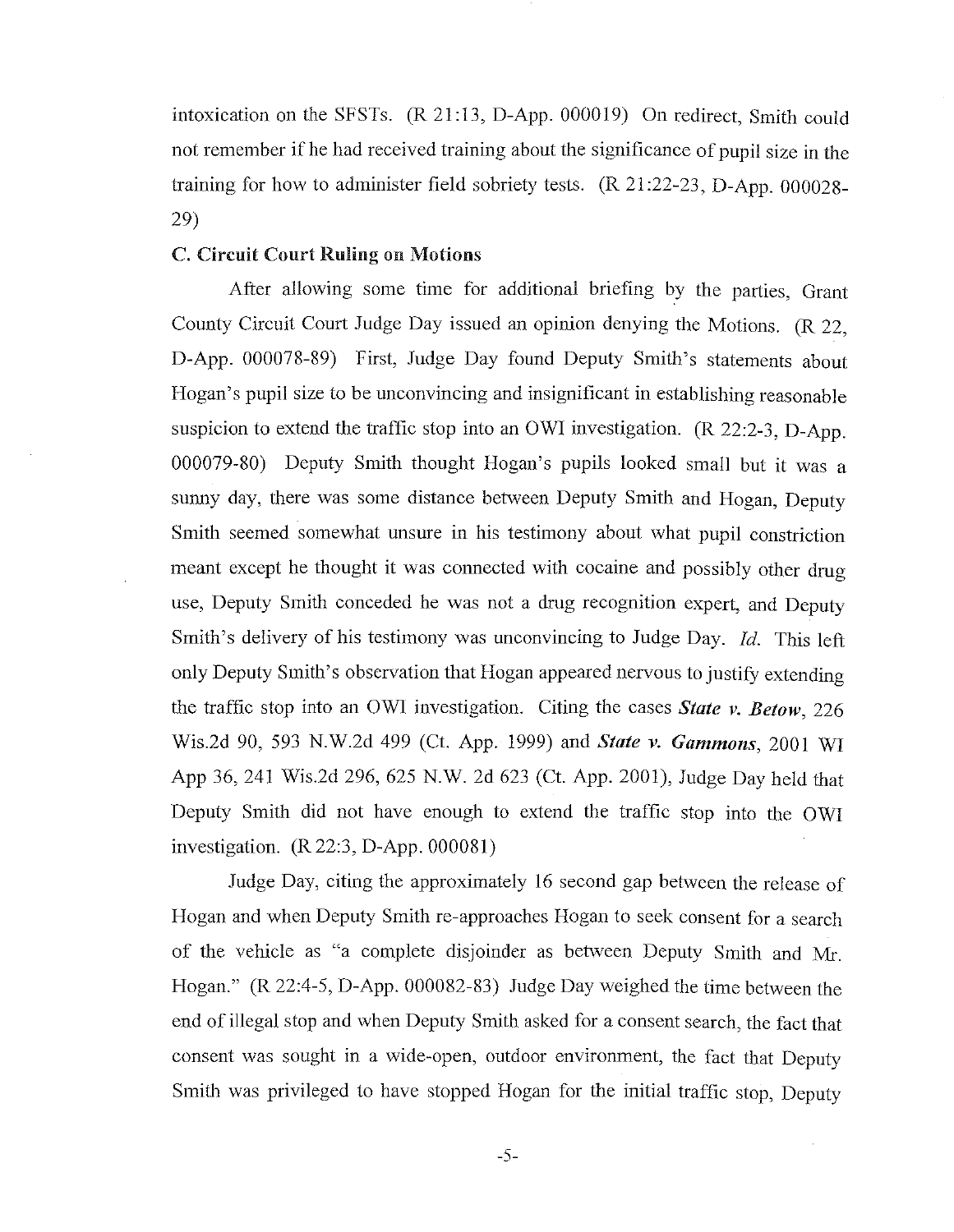Smith's demeanor toward Hogan at the time he asked for consent and what Judge Day impliedly believed was a lack of flagrancy of the official misconduct. (R 22: 5-8, D-App. 000083-86) Judge Day denied the motions to suppress.

### D. Court of Appeals Opinion

Hogan appealed the trial court's denial of the Motions to Suppress, arguing the taint of the illegal detention was still present at the time Hogan gave consent to search. (D-A-P Ct. App. Brief pp. 8-20) The State, in its brief, invited the Court of Appeals to analyze "whether the traffic stop was complete but not tenninated, thereby invalidating any voluntary consent to search", citing *State v. Williams,*  2002 WI 94, 14, 255 Wis. 2d 1, 646 N.W.2d 834. (P-R Ct. App. Brief pp. 3, 4-7) The State argued the case could be decided without detennining if Deputy Hogan had reasonable suspicion to extend the traffic stop into a criminal investigation and took the unusual step of asking the Court of Appeals for leave to file a supplemental brief addressing the merits of this issue if the Court of Appeals felt it must reach that issue. *Id.* 

The Court of Appeals affinned the Circuit Court. The court applied the motorist seizure analysis from *State v. Williams* (in ¶¶9-12 of its opinion) and the taint attenuation analysis from *State v. Phillips* (in \[\inetastable 13). *State v. Hogan,* 2014 WI App \_, 354 Wis. 2d 622,848 N.W.2d 903 (Ct. App. 2014.) The Court of Appeals analogized *Williams* to Hogan's stop and did not seem to give any weight to the approximately 15 minute illegal detention of Hogan. Nor did the Court of Appeals address the limiting language in Footnote 8 of *Williams* pointing out that the *Williams* case did *not* deal with facts involving a Fourth Amendment violation by the officers. *State v. Williams,* 2002 WI 94, n. 8, 241 Wis.2d 631, 623 N.W.2d 106.

As to the *Phillips* taint attenuation analysis, the court ruled the verbal release of Hogan by Smith would have led a reasonable person in Hogan's position to have believed that he was not obligated to stay and answer additional questions by police. *Id.* 17, D-App. 000098. Finally, the Court of Appeals held

-6-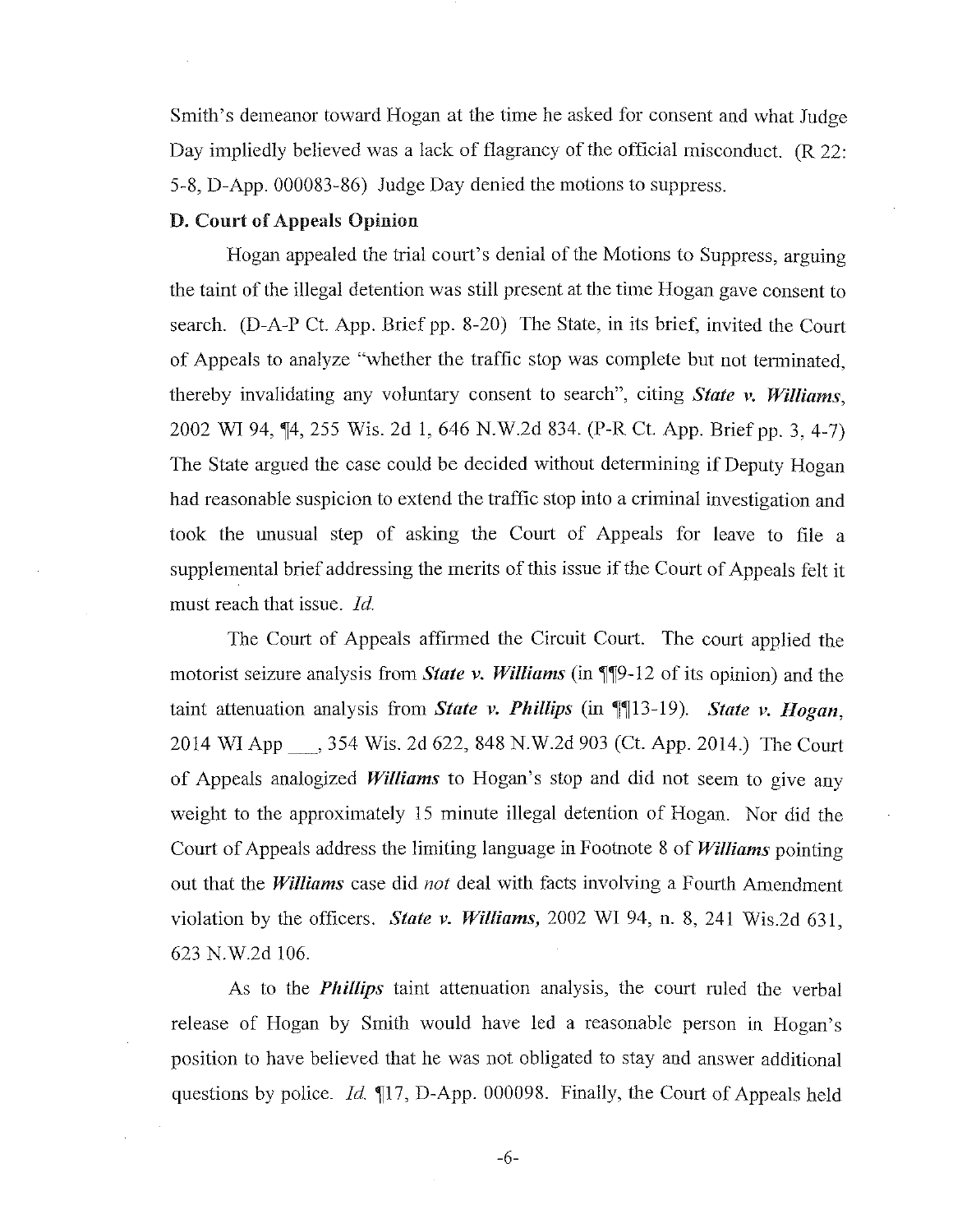that Deputy Smith's violation of Hogan's rights was not conscious or flagrant, citing the exclusionary rule discussion in *Phillips. Id* ~18, D-App. 000099 *citing State v. Phillips,* 218 Wis. 2d 180,209; 577 N.W.2d 794.

#### ARGUMENT

### I. Introduction

#### A. Standard of Review

This case presents a mixed question of constitutional fact and is subject to a two-part standard of review. *State v. Matejka*, 2001 WI 5, ¶16, 241 Wis.2d 52, 621 N.W.2d 891; see also State v. Griffith, 2000 WI 72, 123, 236 Wis.2d 48, 58, 613 N.W.2d 72. The trial court's findings of fact will be given deference unless clearly erroneous. Id. Once the historical facts have been determined, this Court applies the law as it sees it without any deference to lower courts' interpretations of the law *(de novo* interpretation and application of law.) *Id.* When the facts are undisputed, appellate courts independently review lower courts' application of constitutional principles to those facts. *State v. Hindsley*, 2000 WI App 130, 122, N.13, 237 Wis. 2d 358, 614 N.W.2d 48.

#### B. Undisputed Facts

The pertinent facts of this case have been agreed upon at the trial and appellate court levels. The disagreements between the parties focus on the significance to the different facts in running the legal analyses.

## n. Notwithstanding the validity of the initial traffic stop, the extension of the stop into an OWI/drug investigation was not supported by reasonable suspicion.

Issues not argued on appeal are ordinarily deemed abandoned. *Reiman Associates, Inc. v. RIA Advertising, Inc.,* 102 Wis. 2d 305, 306 n.l, 306 N.W2d 292 (Ct. App. 1981) The State has not argued the issue of whether Hogan was illegally detained in its Court of Appeals Brief or in its Response in Opposition to Hogan's Petition for Review, but in each document they included language indicating it did not concede that Hogan was illegally detained. Hogan includes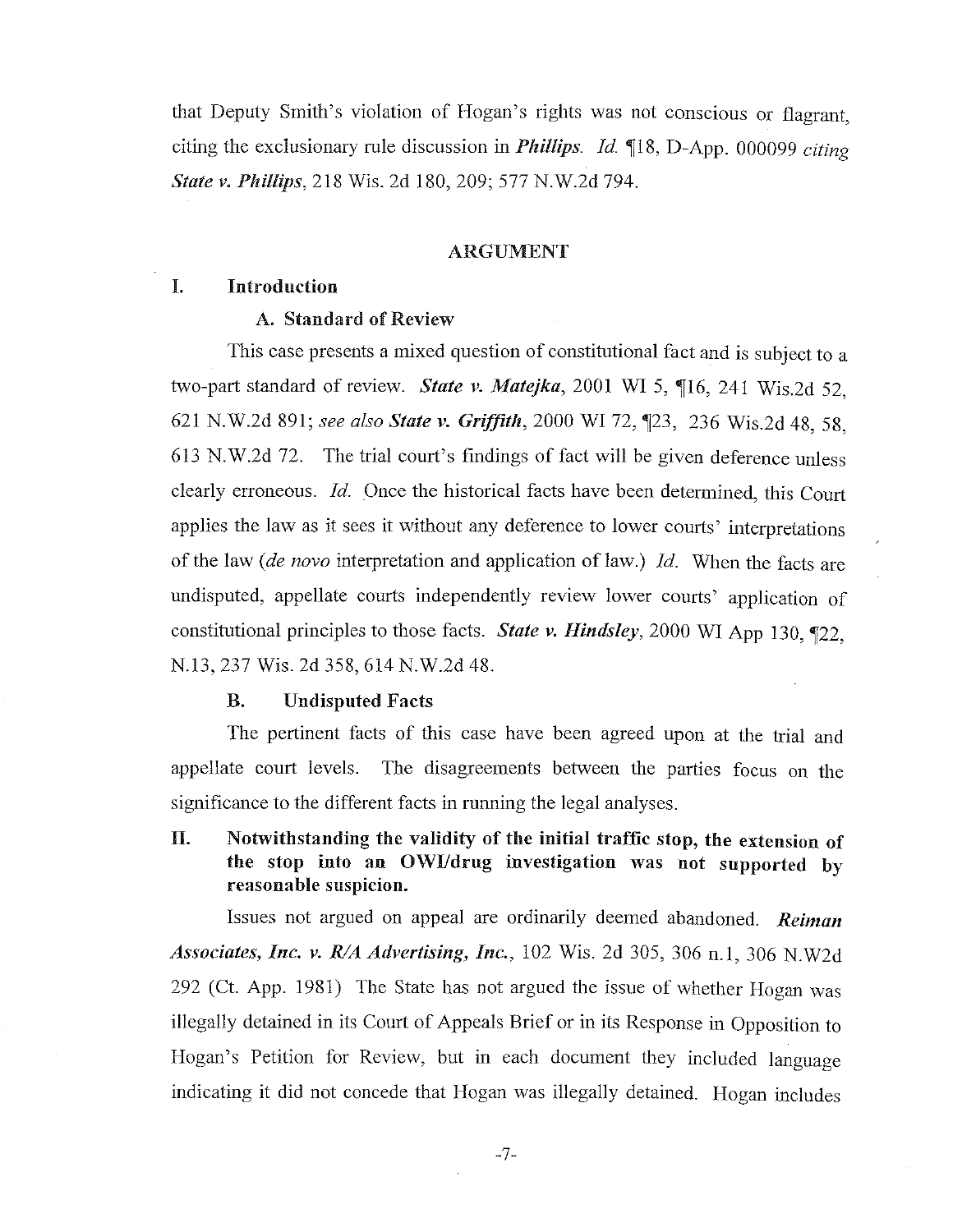this section of argument in case the State is not deemed to have abandoned this issue and also because this Court is not obligated to accept any facts or law stipulated to by the parties if it believes the parties are mistaken.

Hogan concedes that the initial stop of his truck was supported by reasonable suspicion. The extension of the traffic stop, based on Deputy Smith's suspicion that something was going on with Hogan, was unreasonable.  $(R 21: 2-3, 1)$ D-App. 000008-9)

Deputy Smith testified at the suppression motion hearing that he believed restricted pupils are a sign of drug use. (R 21:3, D-App. 000009) However, he also admitted Hogan's driving showed no signs of impairment; that Hogan responded appropriately to his emergency lights; that Smith never noticed any odors of intoxicants or drugs; that he didn't observe open intoxicants, drugs or paraphernalia in the truck; and that Hogan's speech was not slurred, nor did Hogan struggle with balance. (R 21:10-11, D-App. 000016-17) Smith admitted he was not a drug recognition expert, that it was a sunny day and that the sun could have accounted for Hogan's pupils being restricted.  $(R \ 21:11-12, D\$ -App. 000017-18) Smith could not remember if he had received training about the significance of pupil size **in** the training for how to administer field sobriety tests. (R 21:22-23, D-App. 000028-29) Smith further confinned that Hogan did not show any clues on the field sobriety tests. (R 21:13, D-App. 000019)

The trial court found Deputy Smith's testimony about Hogan's pupil size unconvincing and insignificant for establishing reasonable suspicion to extend the traffic stop into an OWl investigation. (R 22:2-3, D-App. 000080-81) Without Smith's observation being accorded any weight by the judge, all Deputy Smith had for evidence justifying extending Hogan's traffic stop into a criminal investigation was the observation that Hogan appeared nervous. "A stop and detention is constitutionally permissible if the officer has an "articulable suspicion that the person has committed or is about to commit [an offense]..."" State v. *Betow*, 226 Wis.2d 90, 93-94, 593 N.W.2d 499 (Ct. App. 1999) (internal citation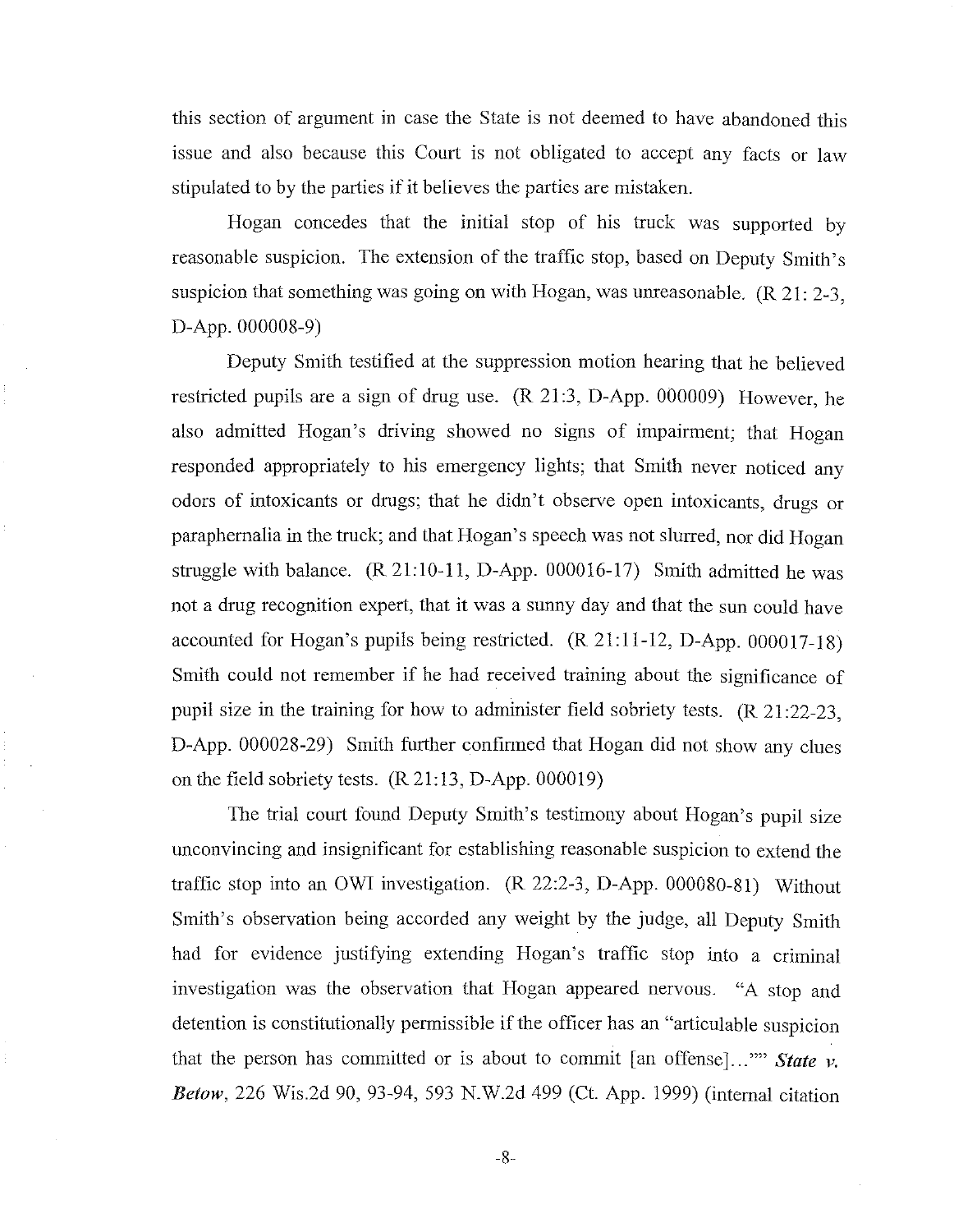omitted). However, it is common knowledge that "a suspect may be nervous simply because he has been stopped by the police." *Id.* at 96.

"The scope of the officer's inquiry, or the line of questioning, may be broadened beyond the purpose for which the person was stopped only if additional suspicious factors come to the officer's attention – keeping in mind that these factors, like the factors justifYing the stop in the first place, must be **"particularized" and objective."** 

*State v. Gammons,* 2001 WI App 36, 241 Wis.2d 296, 306, 625 N.W. 2d 623 (Ct. App. 200 I), *quoting State v. BelOW,* 226 Wis.2d 90, 94.

The Court of Appeals noted "The State does not argue that the police had reasonable suspicion to extend the stop for an OWl investigation." *State v. Hogan*  n. 1, D-App. 000095-96. The Court of Appeals did not analyze the issue of whether Hogan was in fact illegally detained but tacitly accepts the idea that he was. *Hogan* ¶8, D-App. 000095-96.

Americans have a right to be secure in their persons and property against unreasonable intrusions by the government.  $U.S.C.A.$  Const.Amend. 4, W.S.A. Const. Art. 1, §11. The U.S. Constitution guarantees against violations of these rights by all levels of government. U.S.C.A. Const. Amend. 14, *Mapp v. Ohio,*  367 U.S. 643, 81 S. Ct. 1684 (1961). To detennine if an officer's extension of a traffic stop to run field sobriety tests is valid, "... [a court] must determine whether the officer discovered information subsequent to the initial traffic stop which, when combined with information already acquired, provided reasonable suspicion that [the defendant] was driving while under the influence of an intoxicant." *State v. Cotstad,* 2003 WI App 25, 260 Wis. 2d 406, 420, 659 N.W.2d 394 (Ct. Ap. 2003.) Deputy Smith, with his lack of relevant knowledge at the time of the stop, did not have this reasonable suspicion to extend the stop and therefore the detention of Hogan beyond the time necessary to issue him a warning . or a seatbelt ticket was illegal.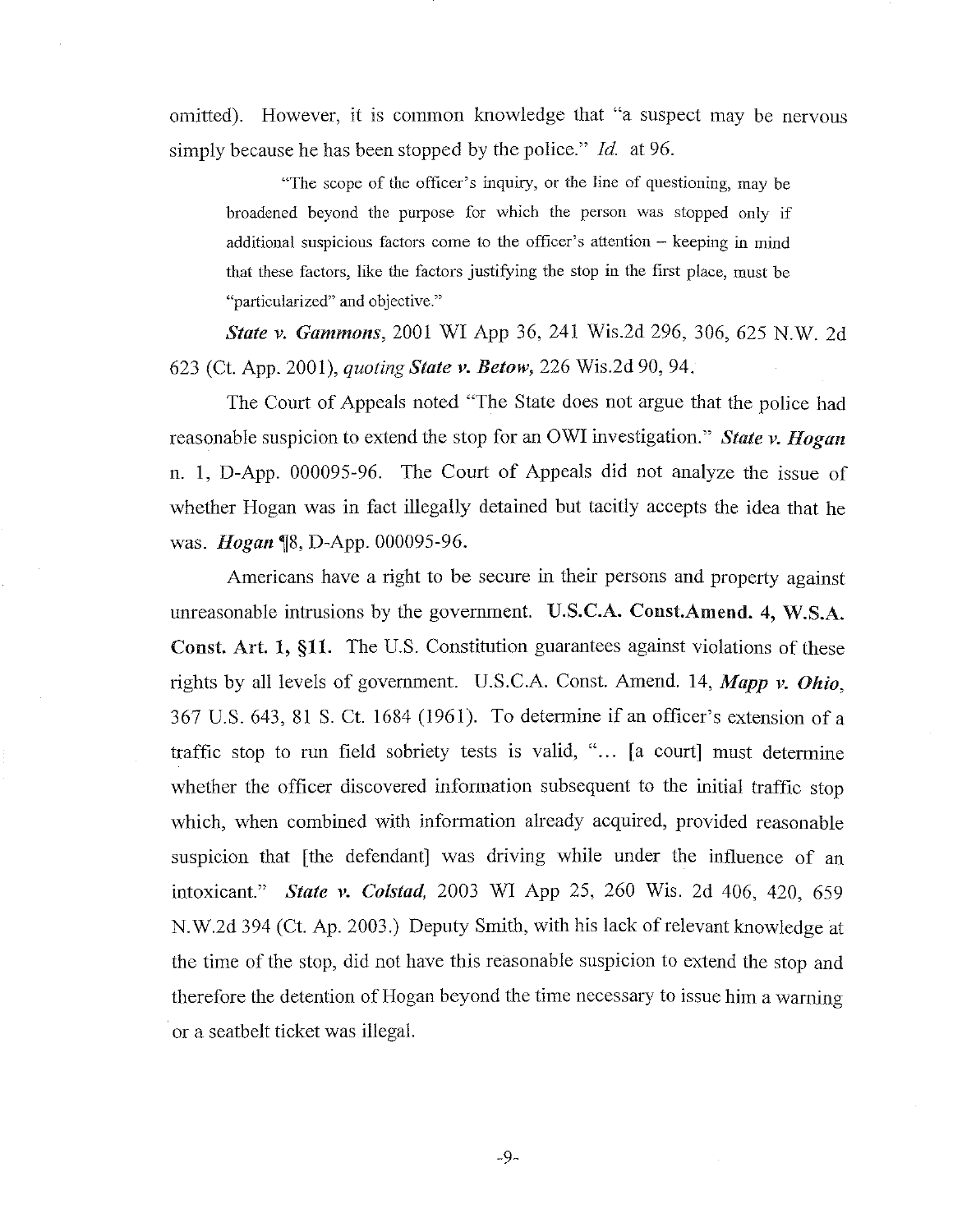## III. Hogan was constructively seized at the time he gave consent to search his vehicle.

## A. Wisconsin's motorist seizure legal analysis: *State v. Williams*

Our analysis of whether Hogan was seized at the time he gave consent to search his truck must begin with a look at Wisconsin's lead case for determining whether a motorist suspect was seized at the time the motorist was asked questions or for consent to search the motorist's vehicle. Lawrence Williams was the driver of a vehicle stopped for speeding. *State v. Williams*, 2002 WI 94, 15, 241 Wis.2d 631, 623 N.W.2d 106. Williams, appearing nervous, piqued the state trooper's suspicions when he said he was driving a rental car and wasn't sure who the actual renter was. *Id.* at 16. A backup officer was called, with the first trooper radioing he had "a badger going" (meaning the trooper was intending to try to gain the motorists' consent to search the vehicle.) *Id.* at  $\P$ 7. The trooper ran Williams' license and determined the license was valid but dispatch noted Williams "had come up a "ten-Zero" on prior offenses", meaning caution should be used. *ld.* at 118. The backup officer arrived and the officers together approached Williams' car on either side. *ld.* 

Williams was. asked to step out of the car and come to the rear. He was told the rental agreement did not allow him to be driving. *Id.* at **[9.** Williams was given back his drivers license and rental papers and a warning citation. *ld.* . The officer said: "This is a warning for speeding, need a signature and we'll get you on your way then." *Id.* Williams signed the warning. *Id.* at 11. The officer gave him the citation, asked Williams if he had any questions, Williams said no and that he knew how everything worked. *ld.* The officer said "Good, we'll let you get on your way then."· *Id.* They said good bye to each other and turned to walk toward their respective vehicles. *Id.* at 12.

After taking a couple steps away from each other, the first trooper swiveled back toward Williams and got Williams' attention. *Id.* He then asked Williams if there were any guns, knives, drugs, or large amounts of money in the car. *ld.* 

-10-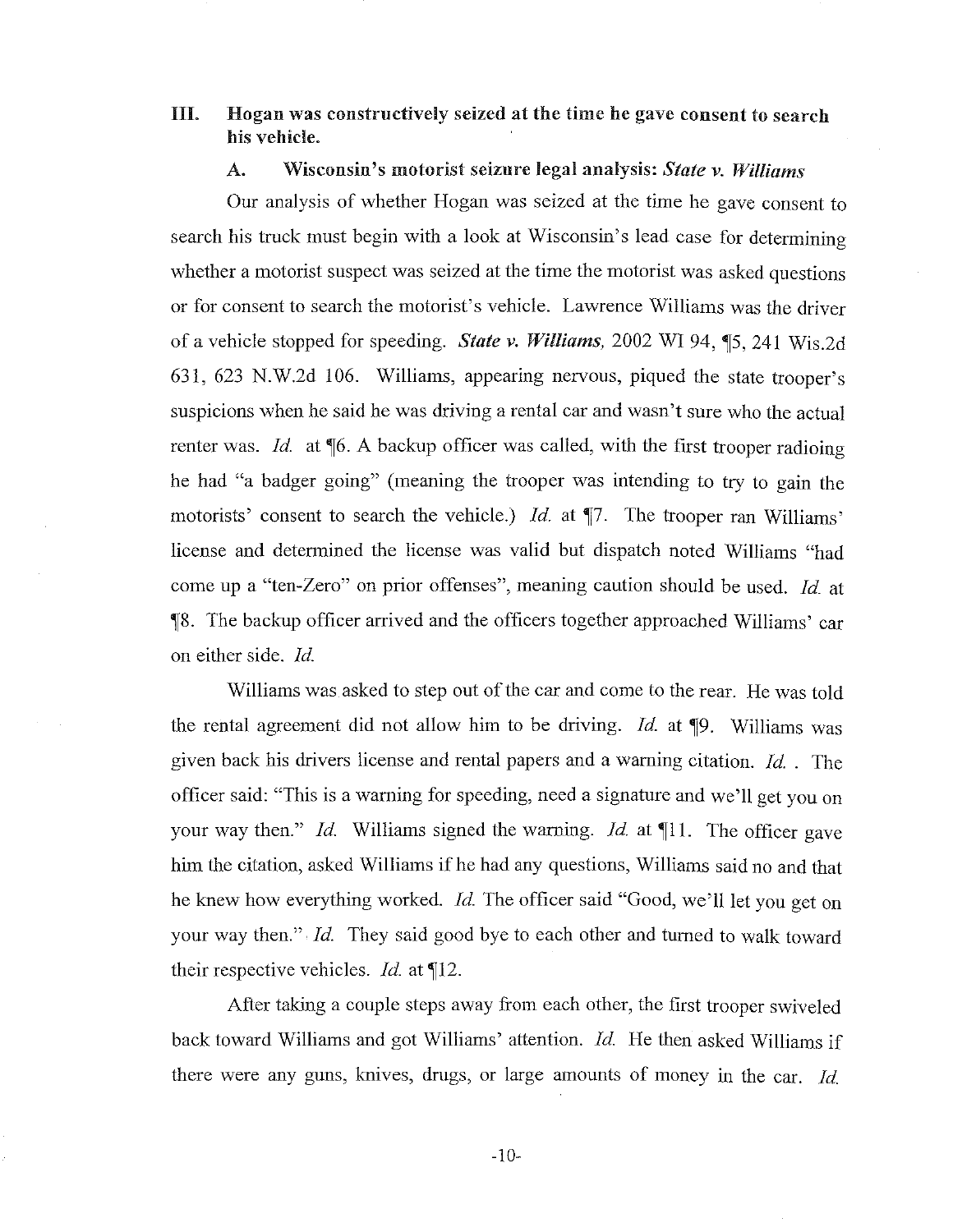Williams denied each. *Id.* The trooper then asked for permission to search the car and Williams consented. *Id.* Drugs and a pistol were found and Williams was charged. *Id.* at ¶13.

The *Williams* court began its analysis with the general rule that warrantless searches are per se unreasonable under the Fourth Amendment pursuant to *Katz v. United States, 389 U.S. 347, 357, 88 S. Ct. 507 (1967); <i>Williams at* 18. One exception to that general rule is if consent is voluntarily given to search. *Id., citing State v. Phillips,* 218 Wis.2d 180, 196,577 N.W.2d 794 (1998). Consent searches are not generally constitutionally suspect pursuant to *Schenckloth v. Bustamonte,*  422 U.S. 218, 222, 93 S. Ct. 2041 (1973). *Williams* at ¶19.

Williams argued that he was illegally "seized" when he gave consent to search the vehicle. *Id.* at  $\P$ 20. The court, pursuant to *U.S. v. Mendenhall*, determined whether, considering all circumstances, Williams was seized at the time he gave consent to search his vehicle. *Id.* at  $\P$ 12- $\P$ 35; *United States v. Mendenhall,* 446 U.S. 544, 100 S. Ct. 1870 (1980). The inquiry focused not on whether Williams subjectively believed he was seized but whether a reasonable person would have believed he/she was free to leave at the time. *Id.* The court noted the imprecise nature of the *Mendenhall* test, because it is designed to assess the coercive effect of police conduct, taken as a whole, rather than focus on particular details of that conduct in isolation. *Id.* at *[23. The court then viewed* the surrounding facts of Williams Stop.

The court gave comparatively small weight to the flashing emergency lights of one of the patrol cars (133); the fact that both officers were armed or that the backup officer had his hand on the front of his belt (near his weapon) (132); the time and location of the stop (134); or to the slight change in tone, tenor and speed of the first trooper's speech after he told Williams he was free to go  $(\sqrt{\phantom{a}}30.)$  On the other hand, the court gave great weight to the fact that the officer had verbally released Williams after giving him back his rental papers and warning document. *Id.* at ¶27-¶29. Ultimately, however, the court determined that when "considered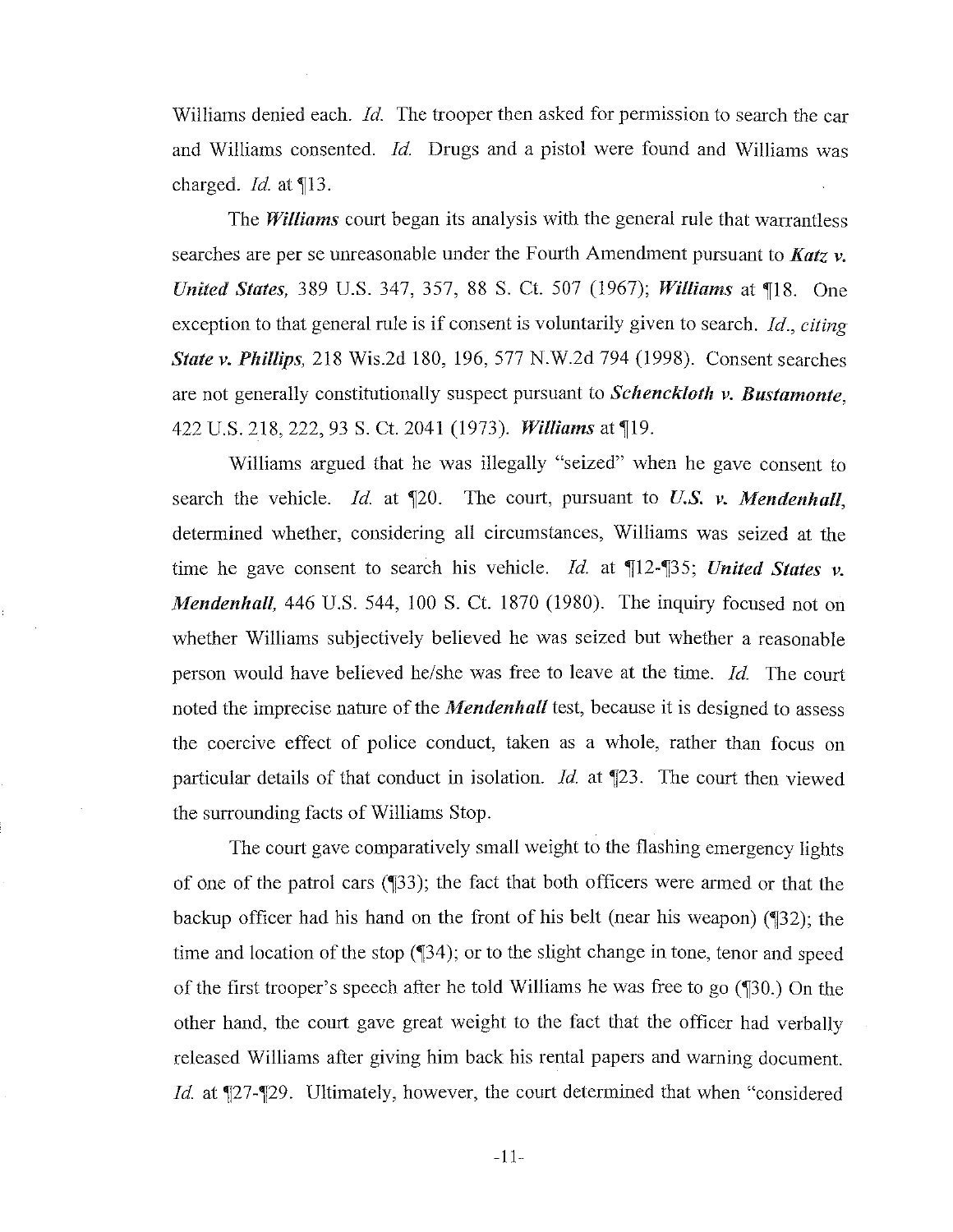m the context of all the circumstances and against the objective, "reasonable person" standard," Williams was not seized at the time he gave consent to search the rental car for purposes of the 4<sup>th</sup> Amendment. *Id.* at ¶35.

### B. Differentiating the *Williams* stop from Hogan's stop

There is one big difference and one small difference between Williams' stop and Hogan's stop. First and foremost, Deputy Smith had illegally extended the traffic stop of Hogan into a criminal investigation and Hogan's quasi-release was at the end of that approximately IS-minute violation of his rights. Second, Hogan was a probationer at the time of his stop. (R 24:9-10)

Hogan acknowledges there are many facts between most motorist stops which at some point turn into criminal investigations, including being similar in many ways to the stop in *Williams.* Both Hogan and Williams were validly stopped for traffic violations. (R 21: 2, 10, 11, D-App. 000008, 000016, 000017) Both officers were in law enforcement vehicles, in uniforms, with firearms. (R 8, D-App. 000092) The officers had more or less conversational tones with the suspects. (R 8, D-App. 000092) The emergency lights of at least one law enforcement vehicle remained lit during each stop. (R 21:14, D-App. 000020; R 8, D-App. 000092) Soon after making contact with their respective suspects, the law enforcement officers developed suspicions the motorist suspects were up to something. (R 21:4, D-App. 000010) Both radioed for backup and needed to wait a short time for the backup officer's arrival. (R 8 video 2:30-5:00, D-App. 000092) Both verbally released their suspects. (R 8 video 24:38-24:44, D-App. 000092) In both cases a very brief period of time passed before the officers recontacted the suspects and asked them to search their vehicles. (R 8 video 24:44- 25:00, D-App. 000092) Both suspects gave consent. (R 8 video 25:00-26:00, D-App. 000092) Both officers, in the course of searching the vehicles, found contraband which became the basis of criminal charges. (R 8 video after 27:20, D-App. 000092). This case represents an opportunity for the court to more fully explain to Wisconsin courts why the outcome in *Williams* was never intended to

-12-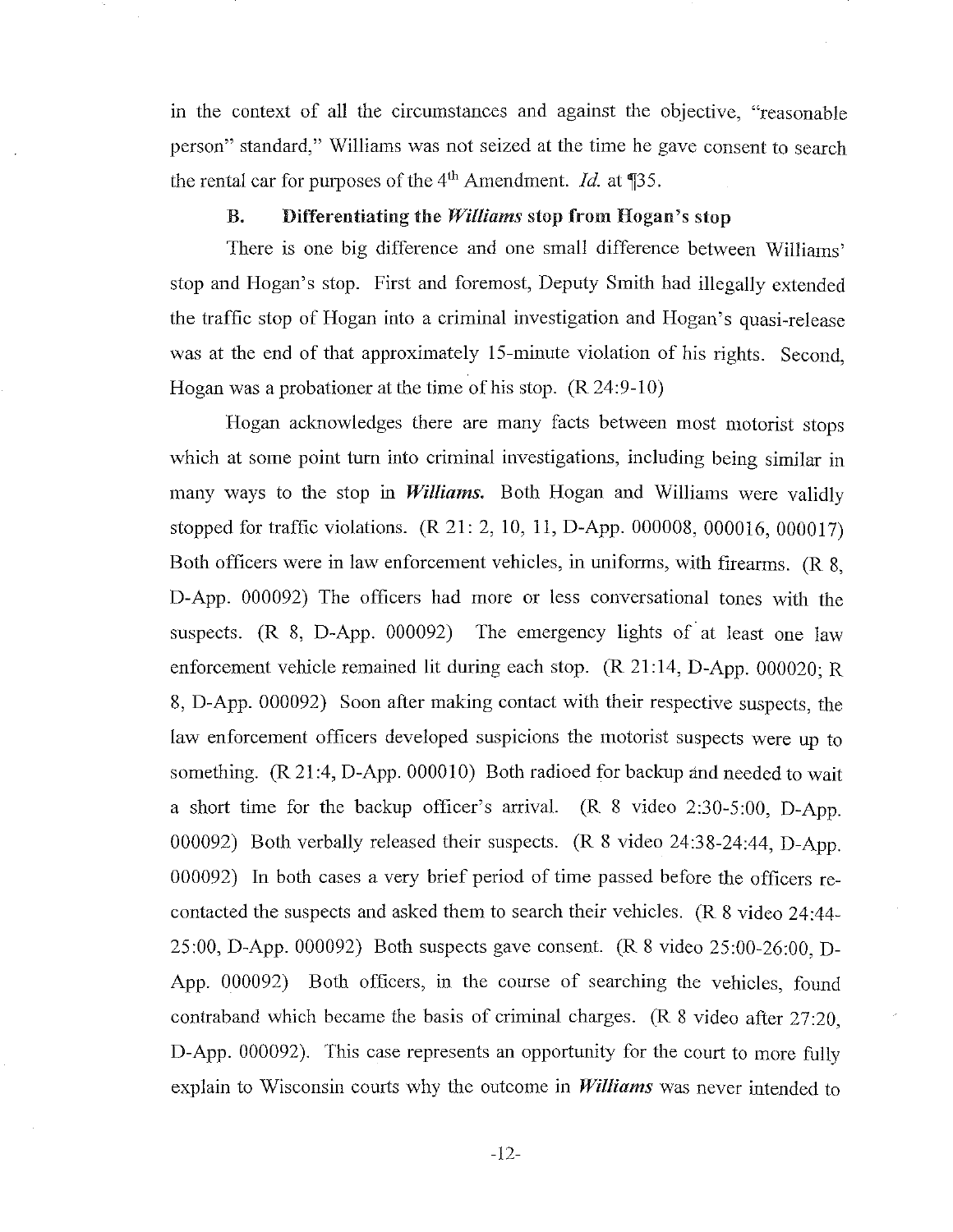extend to fact patterns involving recent  $4<sup>th</sup>$  Amendment violations of suspects' rights. *Williams* n.8.

#### e. Application of the *Williams* motorist seizure analysis

To determine whether a motorist suspects was constructively seized for 4<sup>th</sup> Amendment purposes at the time the suspect answers questions posed by a officer or when the motorist suspect grants consent to search the motorist's vehicle, *State v. Williams* instructs Wisconsin courts to ask the fundamental question from *Mendenhall.* Would a reasonable motorist suspect, under the totality of the circumstances as they then existed, have felt free to decline an officer's questions or to refuse consent to search the motorist's vehicle and terminate the encounter? **If** so, then the suspect was not seized and acted voluntarily and the evidence gathered against the suspect as part of the questioning and/or search will be admissible against the motorist. The *Williams* court went to pains to point out that the stop in that case was *not* one where the officer impermissibly exceeded the scope of or prolonged the initial seizure in violation of the Fourth Amendment. *Id.*  at n. 8. However, *Williams* clearly anticipated a case in which an officer *did*  wrongfully extend the original stop, violating the suspect's rights, before asking questions or for consent to search the motorist's vehicle. *Id.* This is that case.

The holding from *Williams* is under ordinary circumstances, where a motorist suspect's 4<sup>th</sup> Amendment rights have not been violated by the law enforcement officer conducting the stop, that the officer asking questions at the end of a traffic stop and/or asking for consent to search the suspect's vehicle is acceptable, such that evidence obtained from the suspect answering those questions or from a consent search of the suspect's vehicle will usually be admissible against the suspect. *Williams synthesizing* '\135 and n.8. This is *not* that usual case because there was a comparatively long violation of Hogan's 4<sup>th</sup> Amendment rights almost immediately before the law enforcement officer asked Hogan for consent to search his truck. (R 8)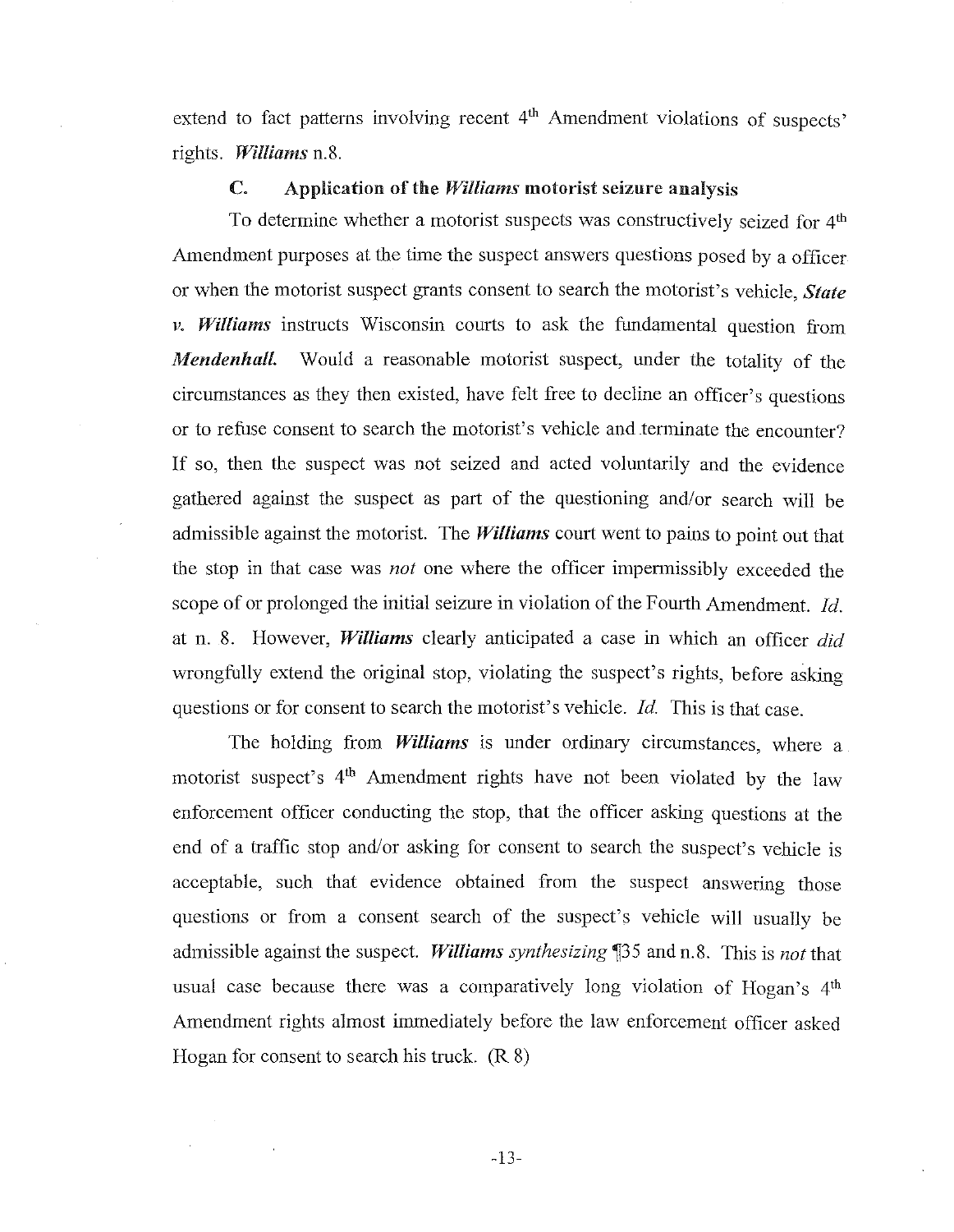Applying the *WilliamslMendenhali* test to Hogan's stop, this Court should hold that Hogan was seized within the meaning of the  $4<sup>th</sup>$  Amendment at the time he gave Deputy Smith consent to search his truck and therefore the results of that search should be suppressed. Deputy Smith pulled over Hogan with a marked squad car with his emergency lights. (R 8 00:30-00:45, D-App. 000092) The squad car lights remained lit throughout the stop.  $(R\ 21:14; D-App. 000020)$ Hogan submitted to this show of authority. (R 8 00:30-00:45) Hogan gave Deputy Smith his license and registration information and waited while Smith called for backup and a drug dog and talked with the backup officer about how the officers might investigate their hunch that Williams was up to something. (R 8 video 2:00-14:15) He did field sobriety tests for Deputy Smith. (R 8 video 16:45- 24:38) Deputy Smith was in unifonn with a gun at the time, as was the backup officer. (R 8) At the end of the field sobriety tests, Deputy Smith verbally released Hogan for 16 seconds, not long enough for him to do anything more than close the door behind him in his truck, before re-approaching him. (R 8 24:38- 25:00) Hogan was on probation at the time. (R 24, pp. 9-10) Hogan could not possibly have mentally and emotionally have distanced himself from the very recent violation of his rights at the time Deputy Smith re-approached him and asked for consent to search his vehicle. In the video Hogan is audibly fed up with what he perceives as harassment, even asking Deputy Smith's badge number shortly after he re-approaches him  $(R \ 8 \ 25:30-25:35)$  Any ordinary person, including anyone without something to hide, would assume he/she was not free to go after having been held by Deputy Smith under these circumstances.

The *Williams* court noted also that just because a suspect is not told they are free to refuse to answer questions does not mean any response the suspect gives is not voluntary. Jd. '[23, citing *INS v. Delgado,* 466 U.S. 210, 216, 104 S.Ct. 1758 (1984). However, in a case where law enforcement has just finished violating a suspect's  $4<sup>th</sup>$  Amendment rights before trying to gather more evidence from the suspect, law enforcement efforts to "rehabilitate" themselves in relation

-14-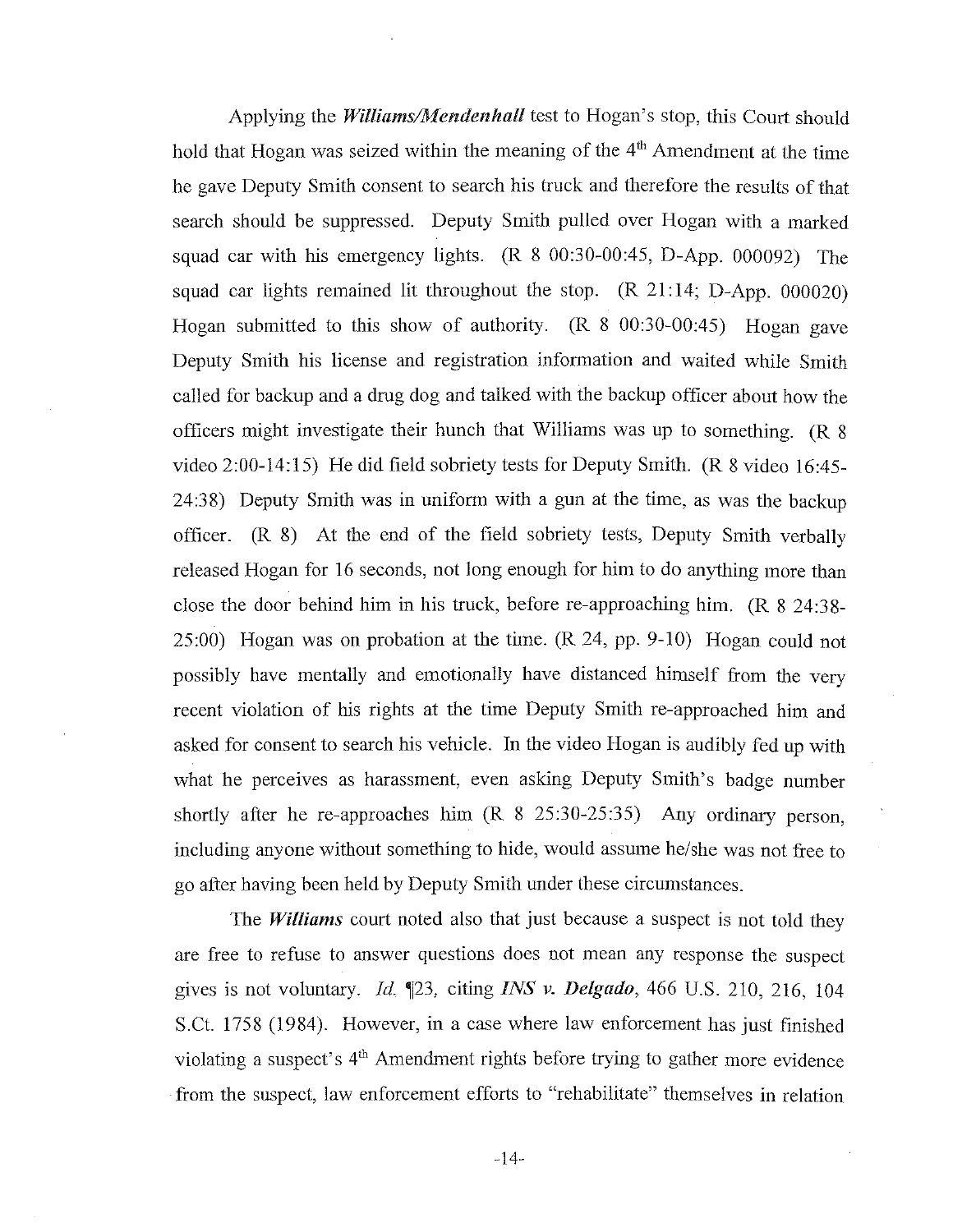to the suspect, or the failure to do so, *should* be weighed by the courts. By this, we mean that officers who want to get more evidence from suspects whose rights they have just violated should be required to take remedial steps to re-establish an arms-length relationship with suspects who had just had their  $4<sup>th</sup>$  Amendment rights violated. This rehabilitation effort could take different fonns depending on the circumstances, but an advisement of rights with respect to the suspect not being required to answer questions or consent to searches would seem to be the most obvious and powerful way to try to remedy a very recent violation of the suspect's 4<sup>th</sup> Amendment rights.

Hogan doesn't disagree with the logic or outcome in *Williams,* but Williams was never wrongfully detained for a comparatively very long time before being quasi-released for a comparatively short time and then re-approached by law enforcement. Deputy Smith made no effort at rehabilitating himself to Hogan, having not recognized the wrong he had done. Deputy Smith's failure to attempt to "level the playing field" so that courts could reasonably tell people in Hogan's position that they need to speak up for their rights *is important.* 

It would be unreasonable to assume that reasonable people would be ready and willing to assert their 4th Amendment constitutional rights against a law enforcement officer who had just seconds beforehand finished violating those rights. Even if a person had the ability to quickly run the constitutional law analysis necessary to determine that his rights had just been violated by an officer, that person might reasonably have assumed that the officer's very recent behavior in violating those rights would be predictive of the officer's willingness to cross boundaries, intentionally *or accidentally,* to get what he wants.

We shouldn't require normal people to have knowledge of constitutional case law necessary to detennine if their rights have been violated, the brainpower to run a fast analysis of the facts of their situations, the emotional detachment necessary to ignore the circumstances they are facing to run that analysis dispassionately, and the gumption to then stand up to an officer if they determine

-15-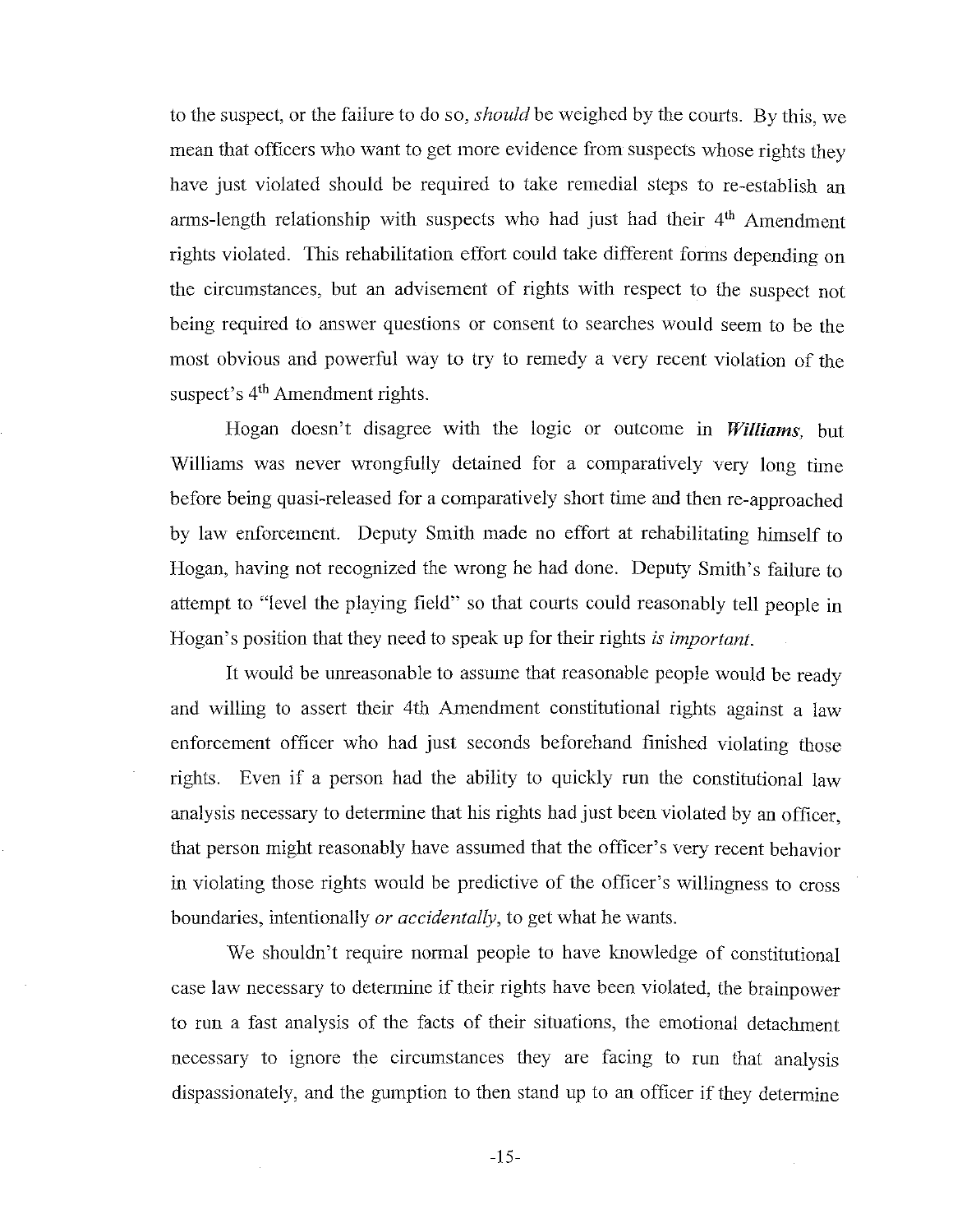the officer had just finished violating their rights. A probationer who could correctly run the same analysis might reasonably think that even if the officer respected his decision to decline consent to search his vehicle, that officer might nonetheless make life uncomfortable for the probationer by telling the probationer's probation officer about the stop and refusal to cooperate.

Most people (correctly) assume professional law enforcement officers receive training and periodic update and refresher classes about constitutional law and the limits on their power and therefore have a comparatively high level of knowledge with respect to constitutional law as part of the evidence-gathering duties of their jobs. **If** a professional law enforcement officer has just finished violating a motorist's rights, the motorist ought *not* be required to refuse or confront the offending officer at the of the violation or have those rights deemed waived. Letting a trial court judge sort out what factually happened and what is fair to the public and the defendant in a safe, neutral courtroom after *everyone* has had a chance to cool down and run a dispassionate constitutional law analysis would be far fairer.

Hogan asks this court to imagine a few reasonable people representing the spectrum of reasonable people in the state of Wisconsin in Hogan's shoes when watching the squad car video. Ideally this cross section would include a range for traits inclnding ranges of intelligence, edncation level, assertiveness, socioeconomic status, race, creed, gender, age, disability status, professionals, blue collar workers and non-working people. Using this group of people, what percentage of the population of reasonable people in Wisconsin might have felt comfortable to refuse to answer Deputy Smith's questions or to grant him consent to search when he re-approached that person's vehicle at the 25:00 mark of the video after everything that had happened up to that point? Recognizing different reasonable people would come up with different estimates to answer that question, Hogan submits the numbers would not be high enough to allow this case to hold that most (much less all) reasonable people in Wisconsin finding themselves in his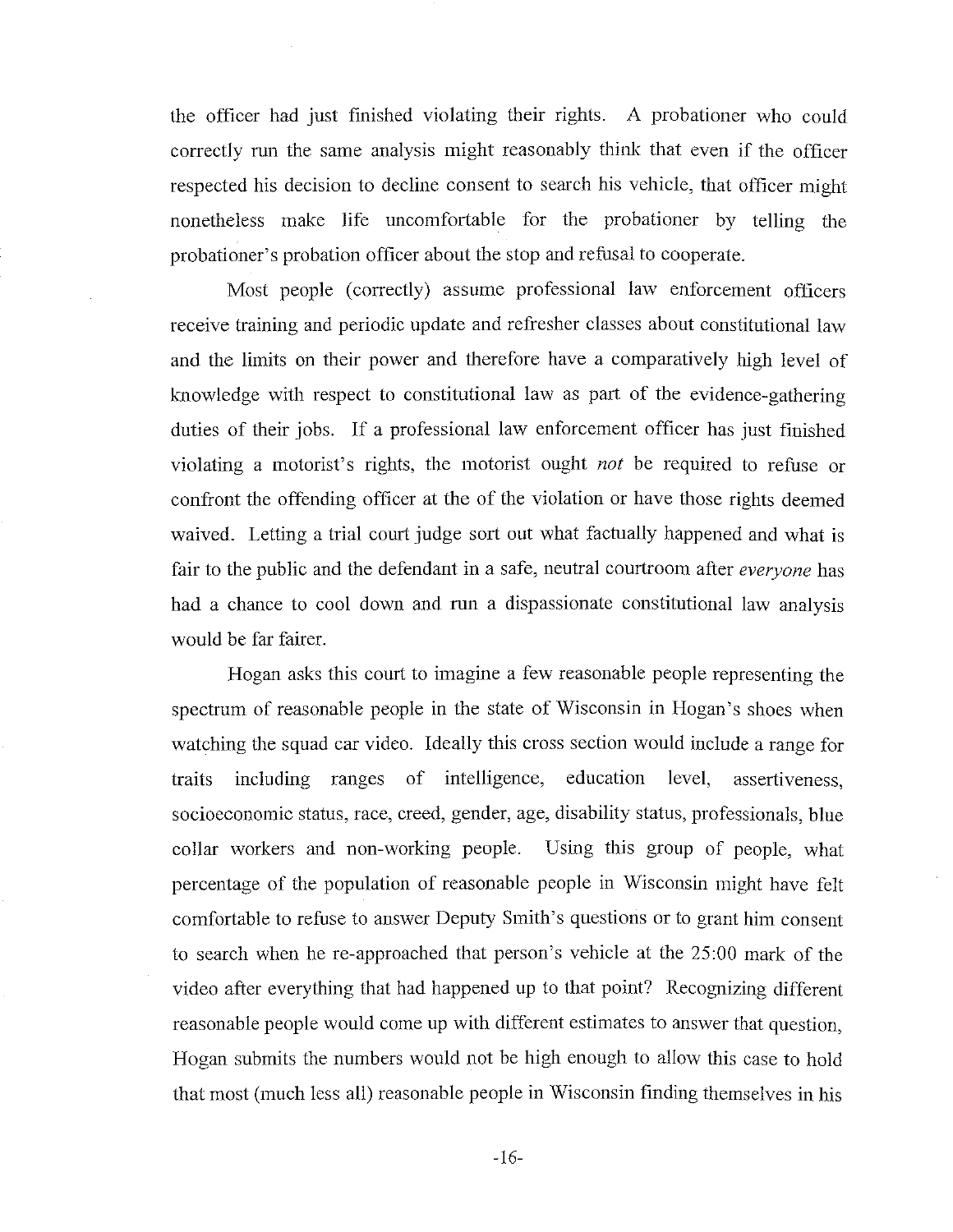shoes at the 25:00 point of the video should be expected to stand up to Deputy Smith by refusing to answer his questions, refusing to give him consent to search the truck, and driving away. Considering the totality of the circumstances, most reasonable people would not have felt free to disregard Deputy Smith or to disengage him at the time he re-approached Hogan approximately 25 minutes into the stop and for that reason, Hogan should be found to have been constructively seized for 4<sup>th</sup> Amendment purposes under the *Williams* test and the evidence obtained in the search of his truck should be suppressed.

## IV. Even if Hogan is not found to have been constructively seized, the violation of Hogan's 4th Amendment rights impermissibly tainted Hogan's consent.

The factors used in the *Bermudez/Phillips* taint analysis are to be used to help courts determine whether evidence which is being objected to was obtained by exploiting "'a prior police illegality or instead by means sufficiently attenuated so as to be purged of the taint." *State v. Phillips* at \$39, citing *State v. Anderson*, 165 Wis. 2d 441, 447-48, 477 N.W.2d 277 (1991) and *Wong Sun v. United States,* 371 U.S. 471, 488, 83 S. ct. 407 (1963); *State v. Bermudez,* 221 Wis.2d 338,348,585 N.W.2d 628 (Ct. App. 1998), citing *Wong Sun.* 

## A. Factor 1: Temporal proximity between the official misconduct and the granting of consent

The first factor of the *Phillips/Bermudez* attenuation test is functionally two factors: first, a consideration of the amount of time between the release of the suspect and the time the law enforcement officers again make contact, and second, a consideration of the circumstances at the time.

### a. *Time between Hogan's release and Deputy Smith re-approaching him*

The time between when Deputy Smith verbally released Hogan and when he re-approached him, 16 seconds, weighs against attenuation both as an absolute measurement and when considered in context. 16 seconds was not long enough to get back in his vehicle and leave, let alone think about what had just happened with his 25-minute detention or to seriously analyze if he had his rights violated or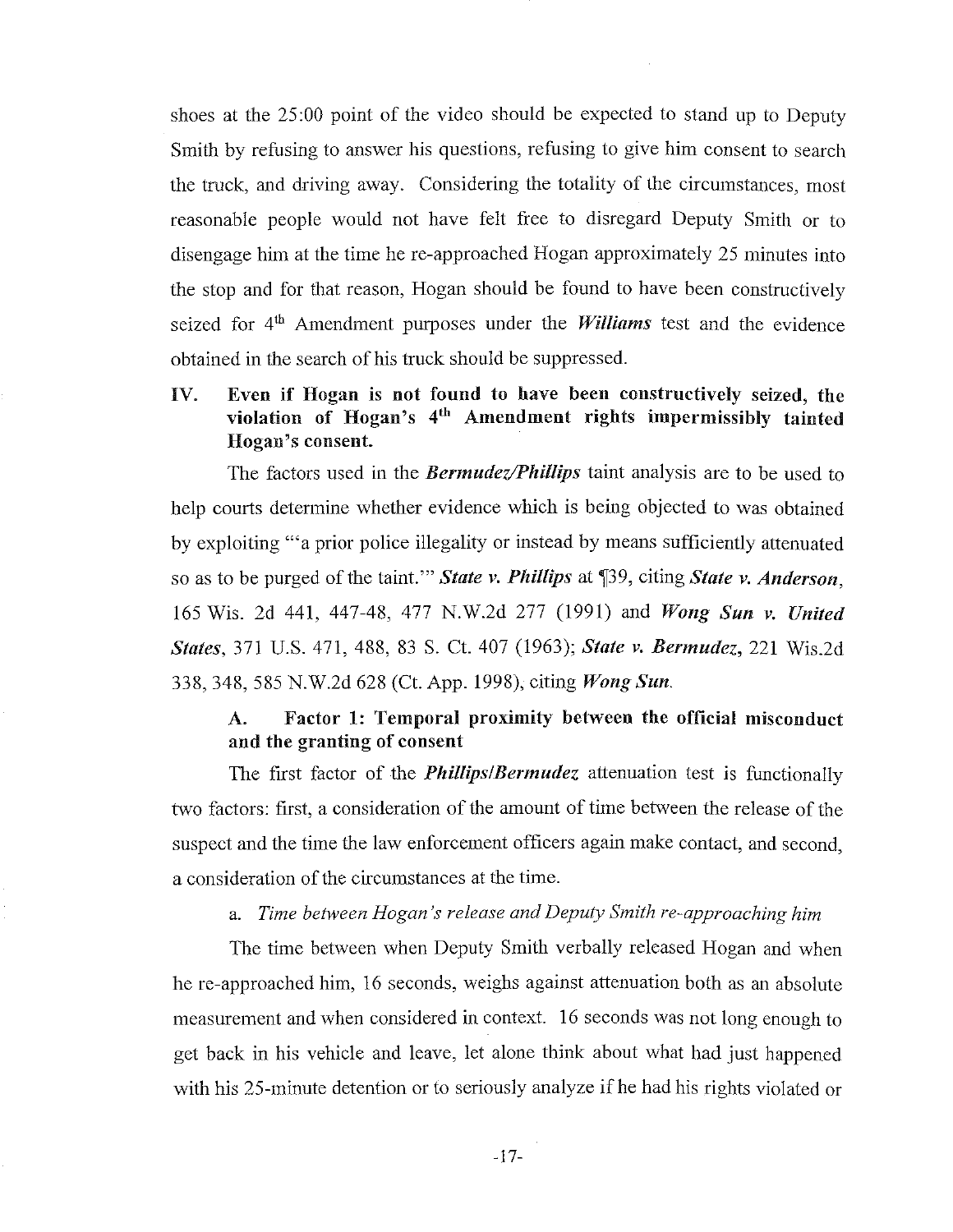why. In context, 16 seconds is only  $\sim$ 1.78% of the time of the approximately 15 minutes of the illegal detention of Hogan and only  $\sim$ 1.10% of the  $\sim$ 24 minute stop. When the ratio of time between a motorist suspect's illegal detention and the time he is arguably released before being re-contacted by law enforcement is approximately 50:1, this first part of the first factor ought to be weighed extremely heavily against a finding of attenuation. On a first date, a person with poor selfawareness who spoke 50 times as long as his/her date would be said to have monopolized the conversation and no one would quibble that the other person got to speak because he/she occasionally got a word in edgewise. Saying Hogan's 16 seconds of quasi-release time after a 24 minute stop including approximately 15 minutes of illegal detention were of any significance would be a similar quibble. The 16 seconds may as well have never happened.

## b. *Circumstances at the time a/the stop/release*

The stop occurred in the early evening hours of a sunny May day on a moderately-traveled street in Boscobel, Wisconsin. (R 8, D-App. 000092) Deputy Smith pulled over Hogan with his marked patrol car by activating his emergency lights for a seatbelt violation. (R 8 video 00:20-00:30, D-App. 000092) Deputy Smith's tone with Hogan was polite but assertive at times. (R 8, D-App. 000092) Deputy Smith wrongfully extended the seatbeIt ticket stop into a drug and OWI investigation without the reasonable suspicion necessary to do so. Smith had Hogan wait in his car while waiting for a drug dog to arrive. (R 8 vidco 5:00- 14:15, D-App. 000092) Smith had Hogan perform field sobriety tests. (R 8 video 16:45-24:38, D-App. 000092) Smith then verbally released Hogan and reapproached him 16 seconds later. (R 8 video 24:44-25:00, D-App. 000092) The emergency lights on Deputy Smith's car remained lit. (R 21, p. 14; R 8, D-App. 000092) Hogan was a probationer at the time. (R 24, pp. 9-10).

Hogan acknowledges the verbal release of a suspect by law enforcement has been given great weight by courts in the past in determining whether a reasonable person would have felt free to leave. *State v. Williams* **1127-29**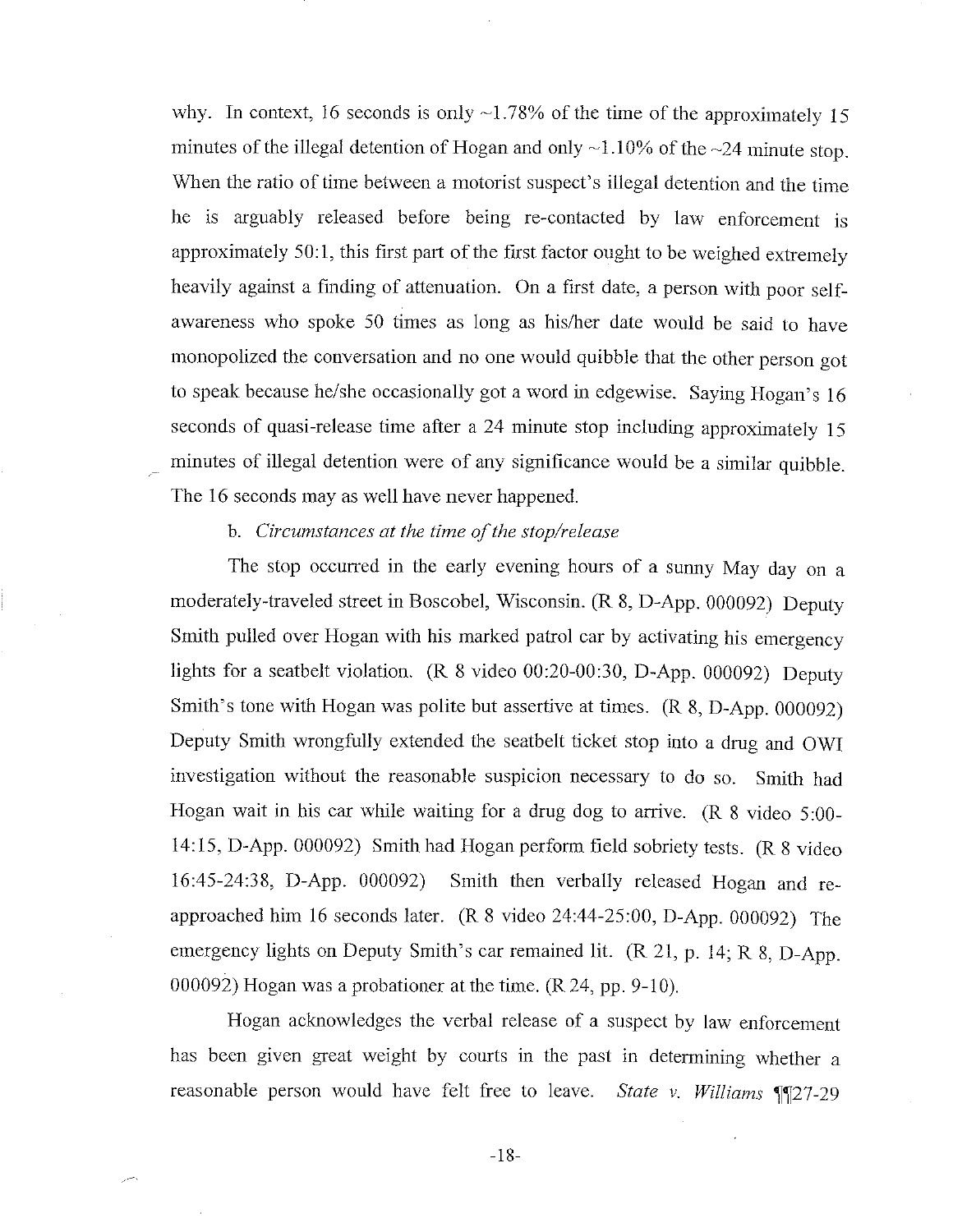However, unlike in *Williams,* the brief release of the suspect in our case occurred in the context of just having been illegally detained for a comparatively long time. Deputy Smith lacked reasonable suspicion to extend the traffic stop into a criminal investigation and had made Hogan sit and then had him do field sobriety tests. (R 8) Hogan was a probationer who had just been illegally detained by Deputy Smith and the squad car lights were still lit when Smith, in his full unifonn including his gun, re-approached Hogan 16 seconds after verbally releasing him. Hogan acknowledges the stop occurred under pleasant enough surrounding circumstances (daytime hours on a moderately travelled street in what appears to be a nice town), but when the violation of Hogan's rights occurred so soon before Deputy Smith asked him for consent to search his truck, the surrounding circumstances should be given little weight.

### B. Factor 2: The presence of intervening circumstances

The only intervening circumstance between the illegal detention of Hogan and the gathering of the evidence was the 16-second period between when Deputy Smith verbally released Hogan and when Smith re-approached Hogan. (R 8 video 24:44-25:00, D-App. 000092) As previously noted, in context, 16 seconds after an approximately 15-minute illegal detention and at the end of a 24-minute stop is comparatively very small, perhaps a bit less than 2% of the illegal detention time. The Court of Appeals found this break to be significant, holding a reasonable person in Hogan's position would not have believed he was obligated to stay and answer additional police questions. *State v. Hogan* 2014 WI App <sub>16</sub>, 16, 354 Wis. 2d 622, D-App. 000098. However, those 16 seconds passed before Hogan could reasonably process what had just happened or even get situated and pull away in his truck. (R 8 video 24:44-25:00, D-App. 000092) The near-absence of intervening circumstances should weigh heavily against a finding of attenuation of the taint caused by the illegal detention of Hogan and Hogan giving consent to search his truck.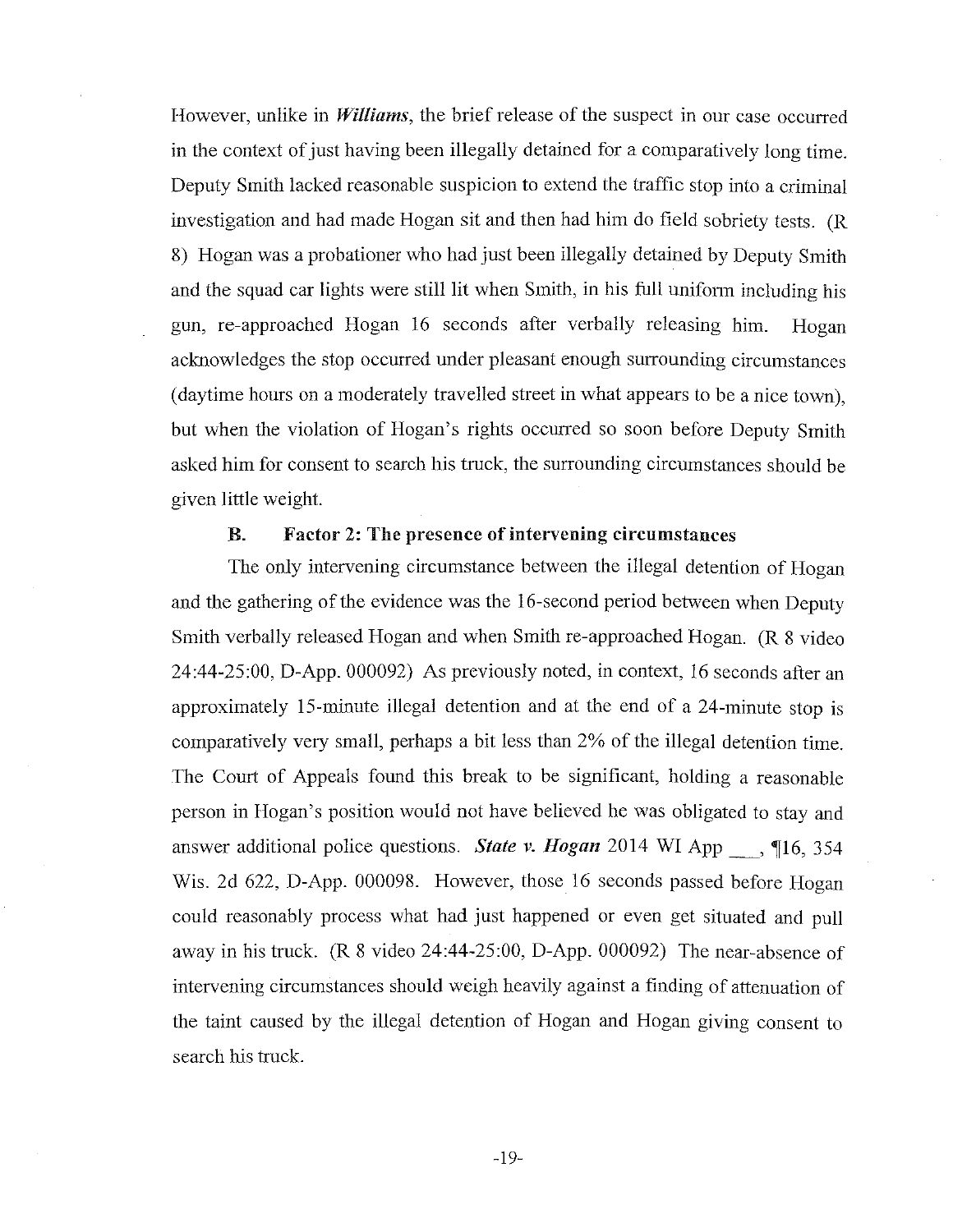#### C. Factor 3: The purpose and flagrancy of the official misconduct

It is clear from the conversation between Deputy Smith and the backup officer between 10:25 and 11 :25 in the squad car video that the officers are hoping to get consent to search Hogan's truck and that they know they need something more, like a drug dog alert or consent, before they will be able to search. (R 8, D-App. 000092) Because they knew they needed more evidence, they detained Hogan while waiting for a drug dog and then gave Hogan field sobriety tests, all unsuccessfully. (R 8, D-App. 000092)

The purpose of the exclusionary rule is to deter future law enforcement misconduct by eliminating the incentive for law enforcement to violate citizens' rights. *U.S. v. Fazio*, 914 F.2d 950, 957 (7<sup>th</sup> Cir. 1990) Courts including the 7<sup>th</sup> Circuit Court of Appeals have said that because the primary purpose of the exclusionary rule is to deter police misconduct, application of the exclusionary rule does not serve this deterrent function· when the police action, though erroneous, was not undertaken in an effort to benefit the police at the expense of the suspect's protected rights. *Id.* at 958. Hogan, respectfully, believes this is a non-sequitur because certainly if law enforcement understood they would not be able to use evidence wrongfully obtained from suspects, whether the officers were maliciously disregarding the rights of the suspects or not, law enforcement administrators would focus training resources on educating officers to be more scrupulous and knowledgeable about  $4<sup>th</sup>$  amendment law and officers might tend to give the constitutionality of each of their searches and seizures a bit more thought. As a result, law enforcement as a whole might violate suspects' rights a bit less often, achieving the goal of the exclusionary rule. The deterrent effect of applying the exclusionary rule to cases like this would be to eliminate the benefit to law enforcement of carelessly violating motorists'  $4<sup>th</sup>$  amendment rights by excluding the evidence which was wrongfully obtained.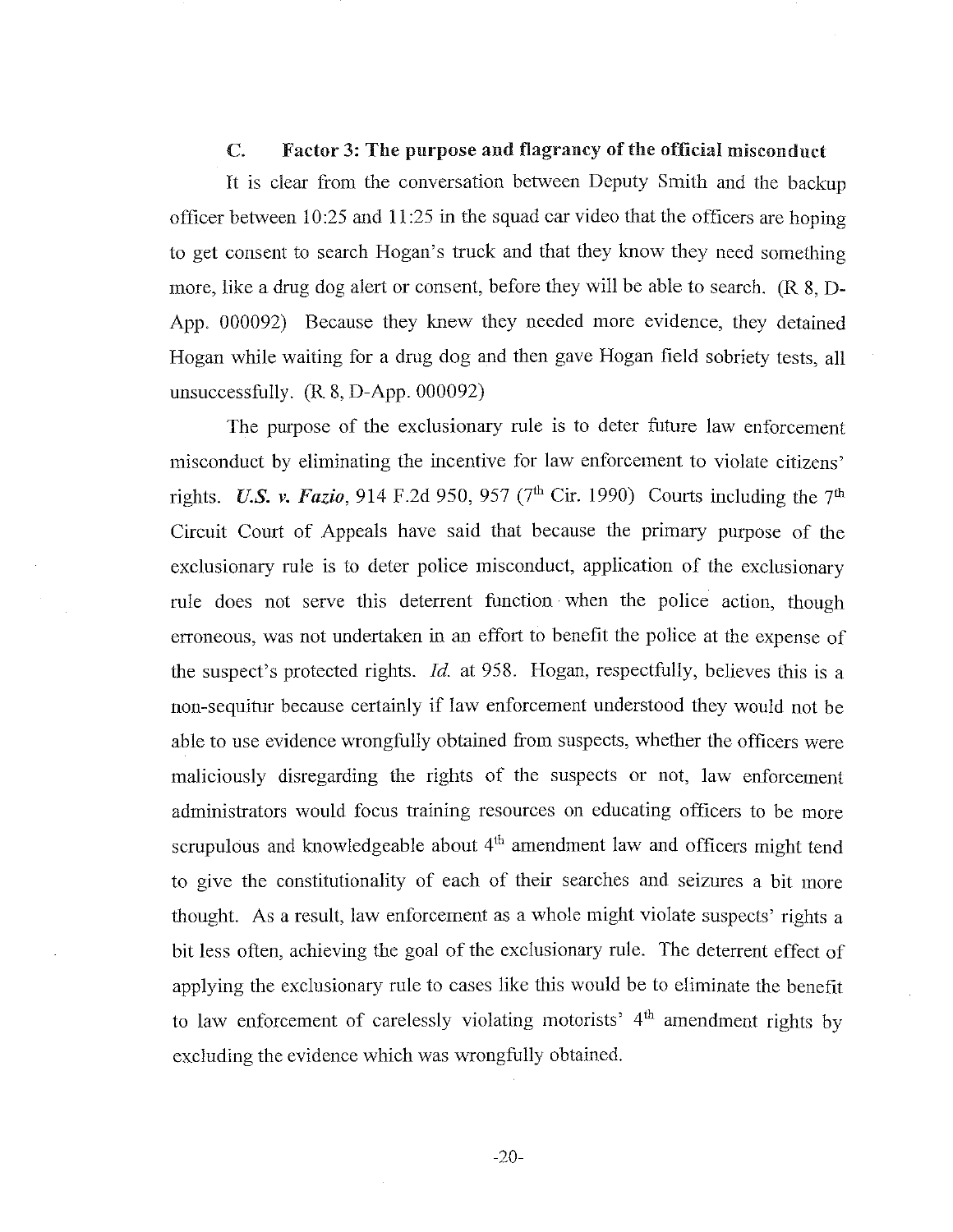The exclusionary rule is not absolute, but instead requires the balancing of the rule's remedial objectives with the substantial social costs exacted by the exclusionary rule. *State v. Felix,* 2012 WI 36, 339 Wis.2d 670, 690, 811 N.W.2d 775 (2012). Letting lawbreakers escape justice by applying the exclusionary rule to cases of law enforcement overzealousness is frustrating, but to excuse violations of motorists' rights is to invite more of the same. Worse still, failing to apply the exclusionary rule to this case might cause law enforcement agencies to use more aggressive tactics. They would now understand Wisconsin courts won't sanction them for recklessly violating suspects' rights and that they can whitewash  $4<sup>th</sup>$ Amendment violations or "fix" questionable detentions of suspects through a strategy of "micro-disengagement" with suspects.

#### V. Proposing a *"Hogan"* analysis

While this case could be decided usmg the analyses from *Phillips* or *Williams*, Hogan respectfully suggests that what would be most appropriate would be to meld the tests of those cases together. The court could fashion this new test to apply in cases where a motorist is illegally detained, is verbally released and then soon after is re-approached by an officer and asked additional questions and/or for consent to search the motorist's vehicle. Evidencc obtained under these circumstances would be presumed to be inadmissible against the suspect motorist unless and until the State is able to clearly establish that the illegal detention of the suspect motorist was not a significant factor in the motorist's decision to answer questions or the decision to grant consent to search the motorist's vehicle.

This test could employ the first two factors of the *Phillips/Bermudez* taint attenuation analysis. For the second factor of the *Phillips* test, looking at intervening circumstances/events between the violation of the motorist suspect's rights and the gathering of the additional evidence, special attention should be given to any steps taken by law enforcement to rehabilitate themselves with respect to the suspects. For example, if Hogan were allowed to have gone on his way for 5 minutes and the officers called him on the phone. and asked he

-21-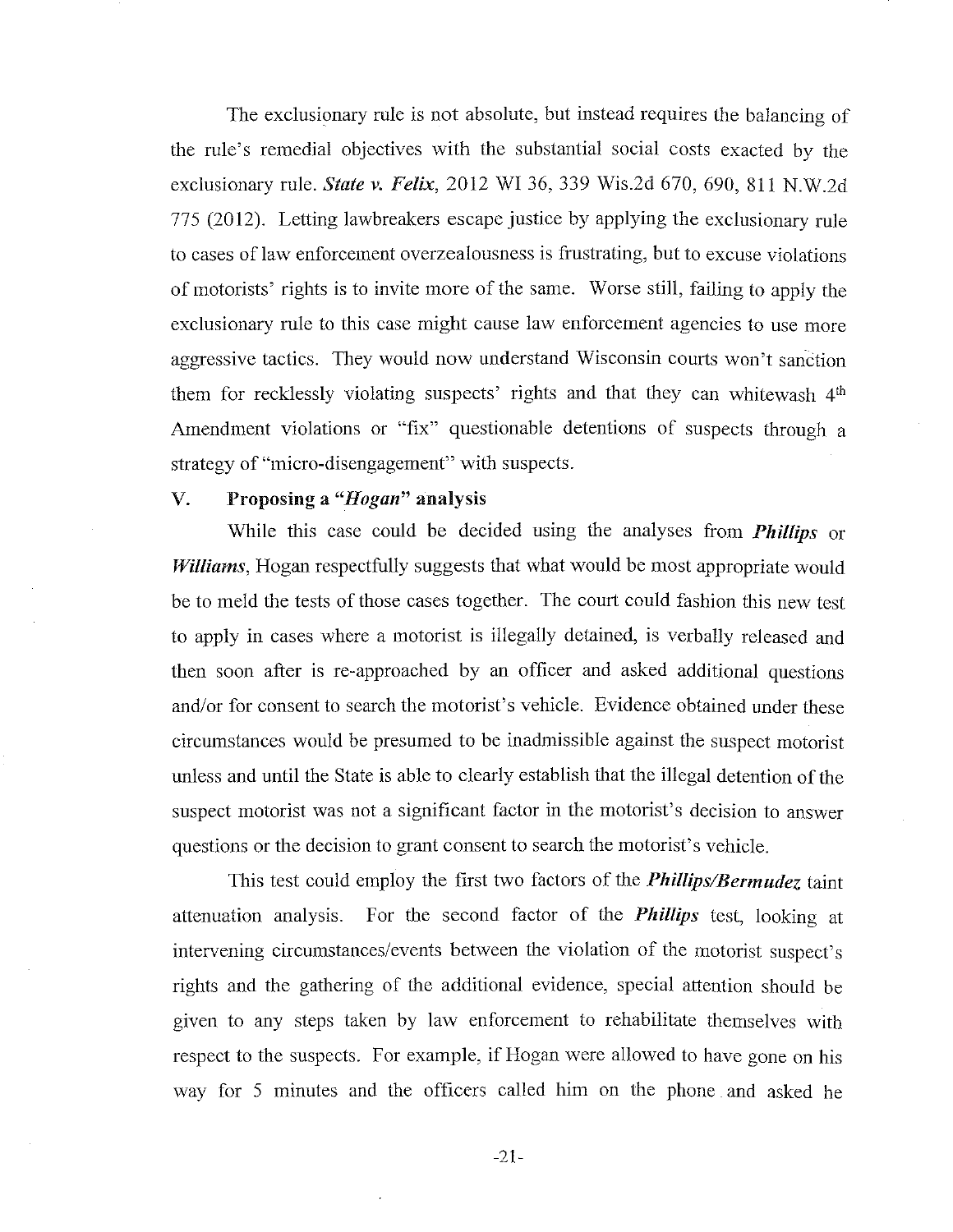voluntarily meet with the officers to ask him questions and search his truck, the meaningful length of time apart from the officers might have been deemed sufficient for the rehabilitation of the officers for the earlier violation of Hogan's rights. Or, if Deputy Smith had prefaced his questions after the 16 second release of Hogan by saying "Hogan, just to be clear you are still free to go and you do not need to answer any of these questions if you don't want to. Like I said, you are released, but I would like to ask you some more questions," and then confirmed with Hogan that he understood he was free to leave, a court might reasonably have found Deputy Smith had rehabilitated himself adequately and therefore the evidence gathered against Hogan in the questioning/search would have been admissible.

Hogan would urge the Court to *not* include the third *Phillips/Bermudez*  taint attenuation analysis factor, the purpose and flagrancy of the official conduct. The ultimate goal of the *Hogan* test, like the *Phillips/Bermudez* attenuation test, should be to determine whether the state is unfairly benefitting from 'prior police illegality or instead by means sufficiently attenuated so as to be purged of the taint.' The subjective intent of the law enforcement officers is irrelevant to whether the officers are unfairly benefitting from the violation of the suspects' rights. Whether an officer *knew* he had illegally detained a motorist suspect should not be considered as a matter of fairness because if we can't expect law enforcement to have enough knowledge and self-control to observe a motorist suspect's rights, it would be unfair to expect motorists to have the knowledge and bravery to challenge the offending officer in the heat of the moment on the side of the road, with no higher authority (i.e. a judge or law enforcement supervisor) present to rein in the offending officer. The subjective mindset of the officer is not relevant to whether the motorist was unfairly influenced to give consent by the law enforcement officer's misconduct and so it should be ignored.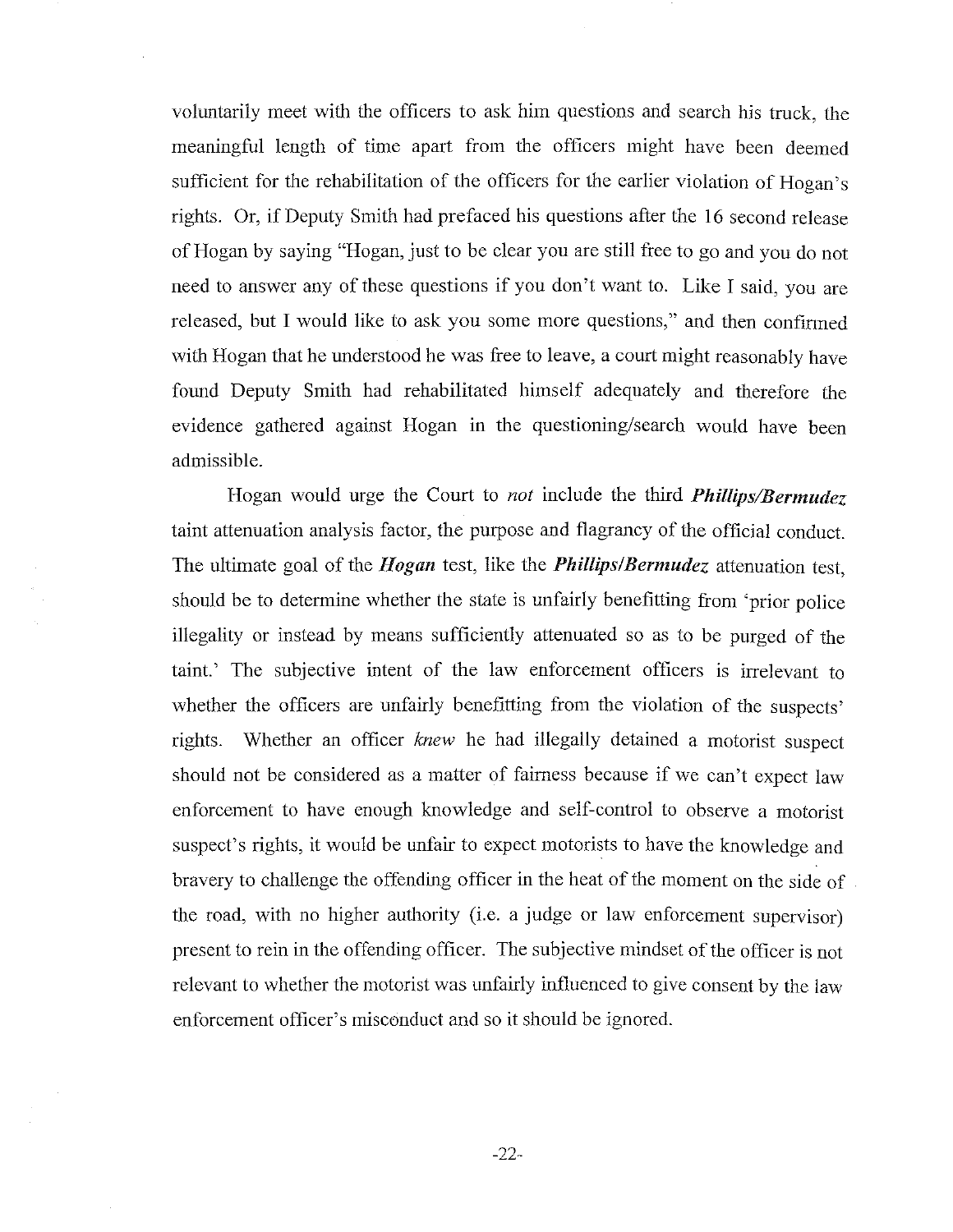#### **CONCLUSION**

The evidence obtained against Hogan after his illegal detention should not be admissible under the *Williams* motorist seizure analysis, the *Phillips* taint attenuation analysis or any fair test which this Court might adopt to address fact patterns like Hogan's stop. Hogan respectfully requests the trial court's refusal to suppress evidence obtained against Hogan after his illegal detention by Deputy Smith be reversed.

Dated December  $\sqrt{5}$ , 2014

 $Nicholas I. Passe$ 

Attorney for Defendant-Appellant-Petitioner SBN 1061509

MOEN SHEEHAN MEYER LTD. 201 Main St., Suite 700 La Crosse, WI 54601 (608)784-8310 npasse@msm-Iaw.com